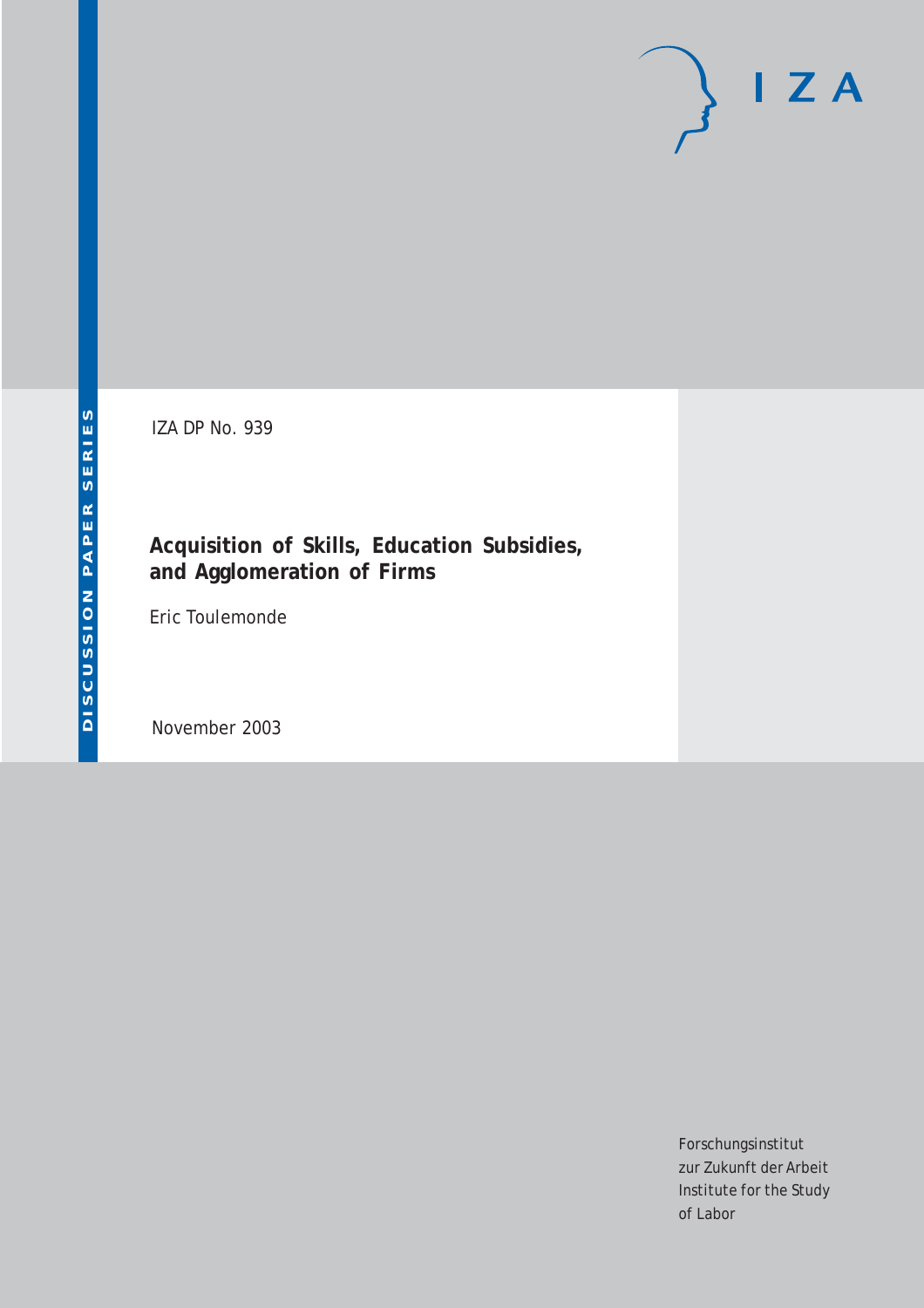# **Acquisition of Skills, Education Subsidies, and Agglomeration of Firms**

**Eric Toulemonde** 

*University of Lausanne and IZA Bonn* 

Discussion Paper No. 939 November 2003

IZA

P.O. Box 7240 D-53072 Bonn **Germany** 

Tel.: +49-228-3894-0 Fax: +49-228-3894-210 Email: [iza@iza.org](mailto:iza@iza.org)

This Discussion Paper is issued within the framework of IZA's research area *Internationalization of Labor Markets.* Any opinions expressed here are those of the author(s) and not those of the institute. Research disseminated by IZA may include views on policy, but the institute itself takes no institutional policy positions.

The Institute for the Study of Labor (IZA) in Bonn is a local and virtual international research center and a place of communication between science, politics and business. IZA is an independent, nonprofit limited liability company (Gesellschaft mit beschränkter Haftung) supported by Deutsche Post World Net. The center is associated with the University of Bonn and offers a stimulating research environment through its research networks, research support, and visitors and doctoral programs. IZA engages in (i) original and internationally competitive research in all fields of labor economics, (ii) development of policy concepts, and (iii) dissemination of research results and concepts to the interested public. The current research program deals with (1) mobility and flexibility of labor, (2) internationalization of labor markets, (3) welfare state and labor market, (4) labor markets in transition countries, (5) the future of labor, (6) evaluation of labor market policies and projects and (7) general labor economics.

IZA Discussion Papers often represent preliminary work and are circulated to encourage discussion. Citation of such a paper should account for its provisional character. A revised version may be available on the IZA website ([www.iza.org](http://www.iza.org/)) or directly from the author.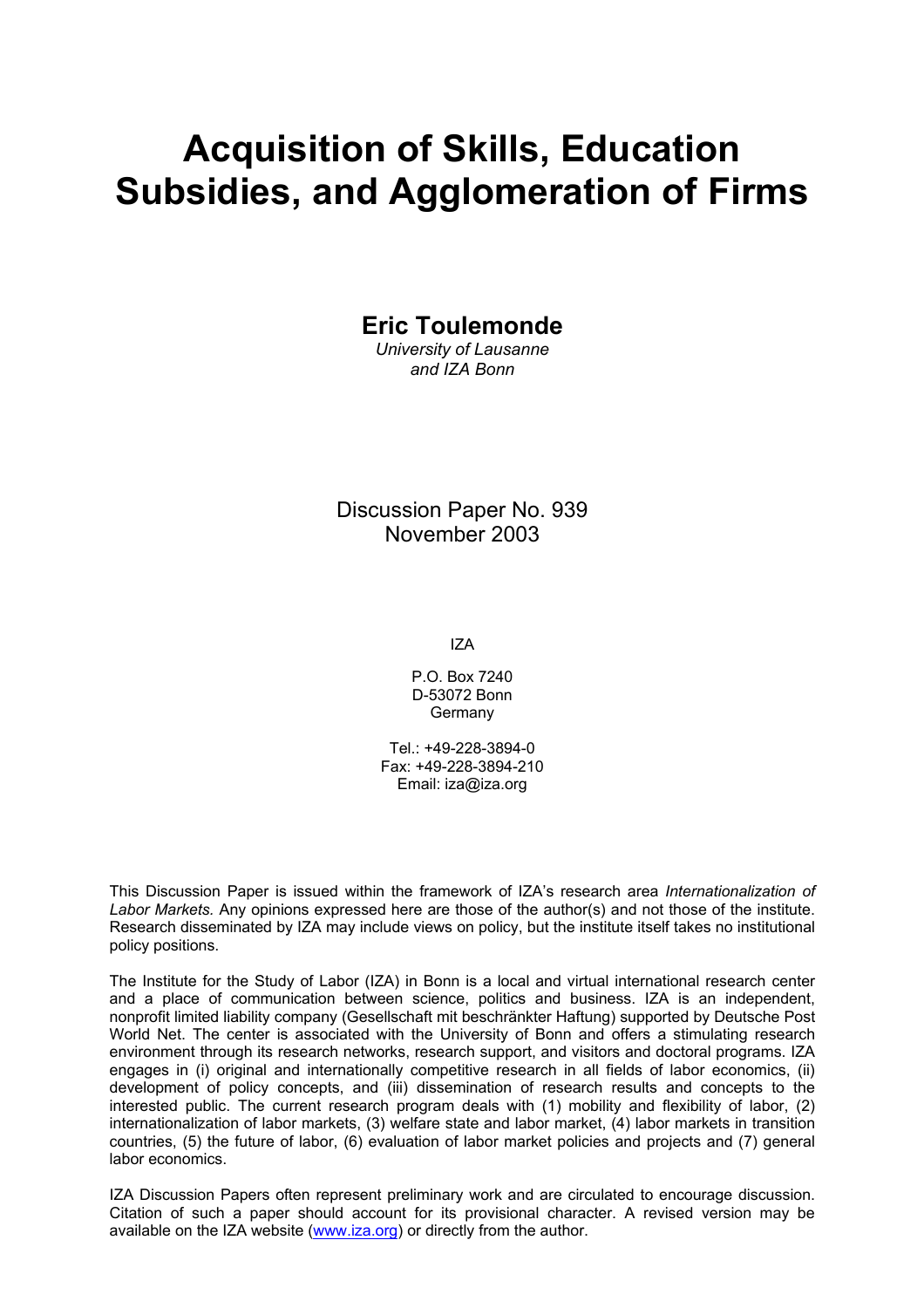IZA Discussion Paper No. 939 November 2003

## **ABSTRACT**

## **Acquisition of Skills, Education Subsidies, and Agglomeration of Firms**

An analytically solvable model of new economic geography is developed. Acquisition of skills is costly for workers but it allows them to earn wages that are larger than those of the unskilled. Moreover, skills acquisition can be subsidized by a regional government. For large transport costs, firms spread more or less evenly between regions, their precise location being determined by the level of education subsidies. For low transport costs, firms agglomerate in one region. We also identify equilibria with partial agglomeration of firms. Finally, we show that the incentives to subsidy education largely depend on the level of transport costs.

JEL Classification: F12, F15, J51, R12

Keywords: economic geography, education, subsidies

Eric Toulemonde DEEP, HEC University of Lausanne BFSH 1 1015 Lausanne **Switzerland** Email: [eric.toulemonde@hec.unil.ch](mailto:eric.toulemonde@hec.unil.ch)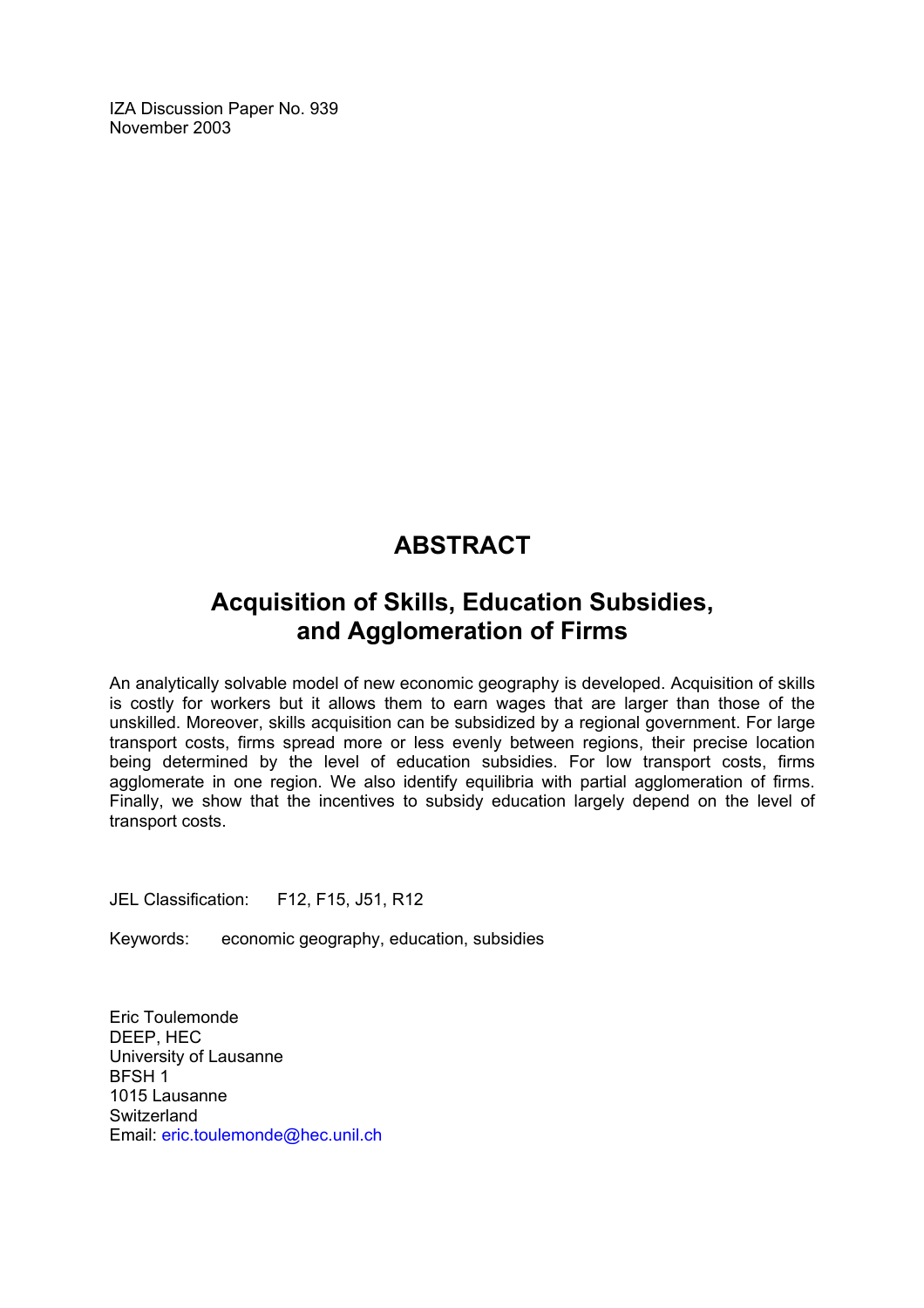#### Introduction 1

Economic geography models predict that mobile activities are agglomerated (resp. dispersed) when transport costs are sufficiently low (resp. high) (Krugman, 1991; Fujita, Krugman and Venables, 1999; Neary, 2001; Ottaviano and Thisse, 2003). On the one hand, to save on costs involved in selling at a distance, manufacturing firms are willing to locate their production in regions where the demand for their product is large. Since the size of the demand in a region depends on the numbers of workers residing in that region, firms locate at proximity of workers. On the other hand, workers prefer to live in regions that have good access to the products that they consume. They want to reside at the proximity of manufacturing firms. As a result, manufacturing firms and workers may have an incentive to agglomerate in a single region (the *core*). The other region (the *periphery*) hosts firms and workers from the traditional sector.

Krugman and Venables (1995), Venables (1996) make the same point using an alternative framework in which workers do not migrate. Instead, an input-output structure explains agglomeration of manufacturing firms. Upstream firms prefer to locate their production at the proximity of their customers (the downstream firms) whereas downstream firms are attracted towards regions where they have a good access to their inputs. Again, a core-periphery structure may emerge: downstream and upstream firms agglomerate in the core region. $<sup>1</sup>$ </sup>

More recently, these models have been adapted to study policy implications (see Baldwin et al., 2003 for a review). Issues on taxation (Ludema and Wooton, 2000; Kind, Midelfart Knarvik and Schjelderup, 2000), on public goods (Andersson and Forslid, 2003; Trionfetti, 2001), on trade agreements (Baldwin and Robert-Nicoud, 2000) are now under study. Questions such as how do these policies affect firms' location and how does firms' location affect these policies are analyzed. In this paper, we address the issue of educational policies. Is it fruitful for a local government to subsidy higher education in order to increase the supply of skilled labor and attract new

<sup>&</sup>lt;sup>1</sup>The same type of results is also emphasized in Puga  $(1999)$ .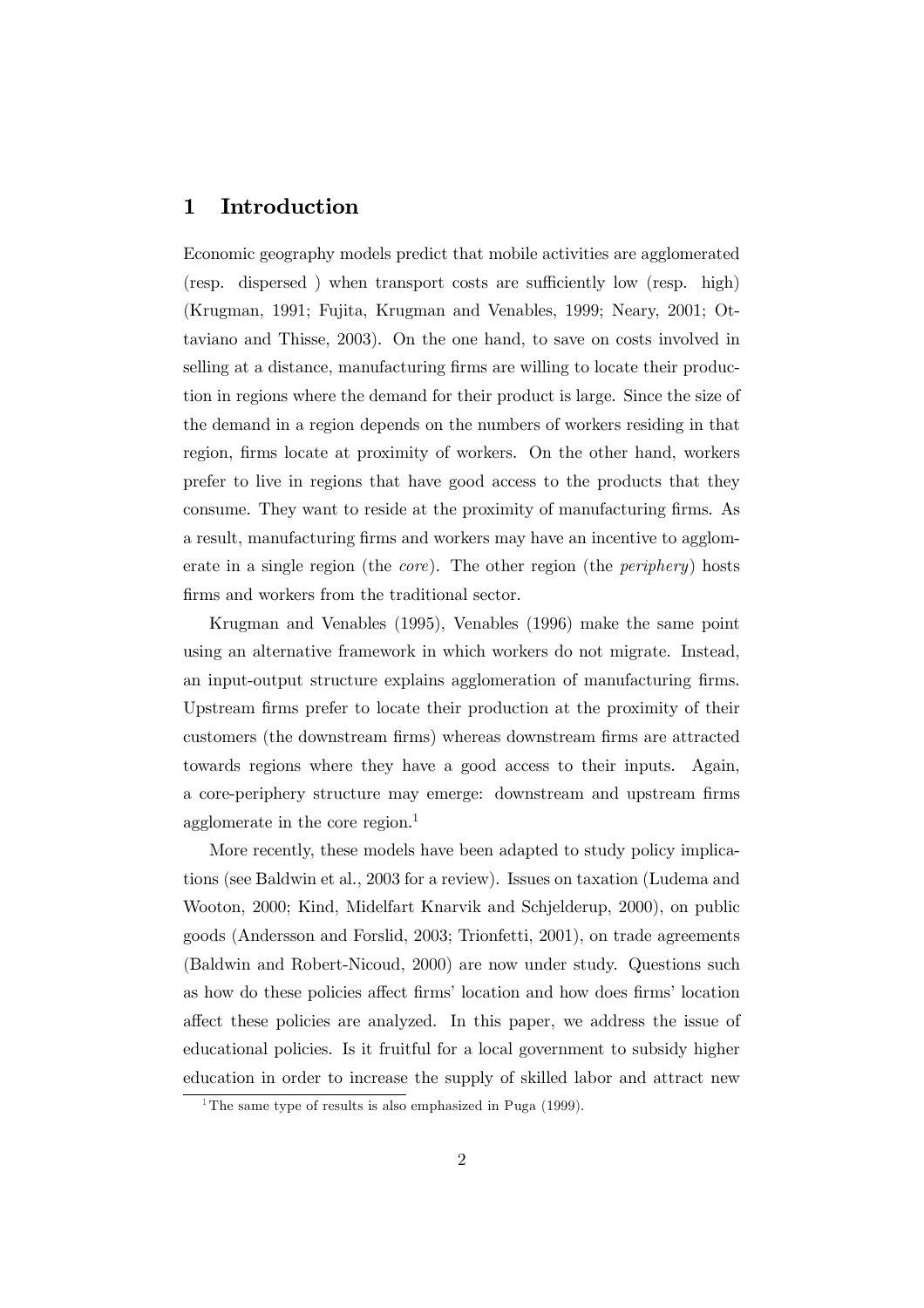firms? To what extent is there a "subsidy competition" between regional governments to raise the number of skilled workers and attract new firms? Do transport costs matter for these policies? These are the questions that are treated in this paper.

As Baldwin et al. (2003) explain, early models of economic geography are useful to illustrate the emergence of a core-periphery structure but are tedious to work with, forcing numerical simulations for most results, which makes them not suitable for the analysis of policy making. Therefore, Baldwin et al. (2003) develop alternative models that present most characteristics of the core-periphery model but are also analytically tractable<sup>2</sup>. Of these models the footloose capital model (initially developed by Martin and Rogers, 1995) displays agglomeration forces and is easy to handle. However it does not display the circular causality that is at the center of the core-periphery models.

To study the issue of education we build a model that is inspired by the footloose capital model in which circular causality is re-introduced. The main difference with existing models is that agents have the choice of acquiring skills and working in a modern industry where goods are differentiated. or remaining unskilled and working in a constant returns to scale sector. Acquisition of skills is costly but can be subsidized by a regional government; moreover it allows individuals to earn wages that are larger than in the constant returns to scale sector. As in Venables (1996), we ignore the issue of migration between regions, which might be justified on the ground that migrations between European countries are fairly low (see Decressin and Fatás, 1995; Bentolila 1997 and Faini, Galli, Gennari and Rossi, 1997).

As usual in economic geographic models, firms from the modern industry are willing to locate their production in regions where the demand for their product is large in order to save on transport costs. The size of the demand in a region depends on the numbers of workers who have invested in education and earn large wages relative to the number of workers who remain unskilled

<sup>&</sup>lt;sup>2</sup>See also Fujita and Thisse (2002) and Ottaviano, Tabuchi and Thisse (2002) for linear models that are analytically tractable.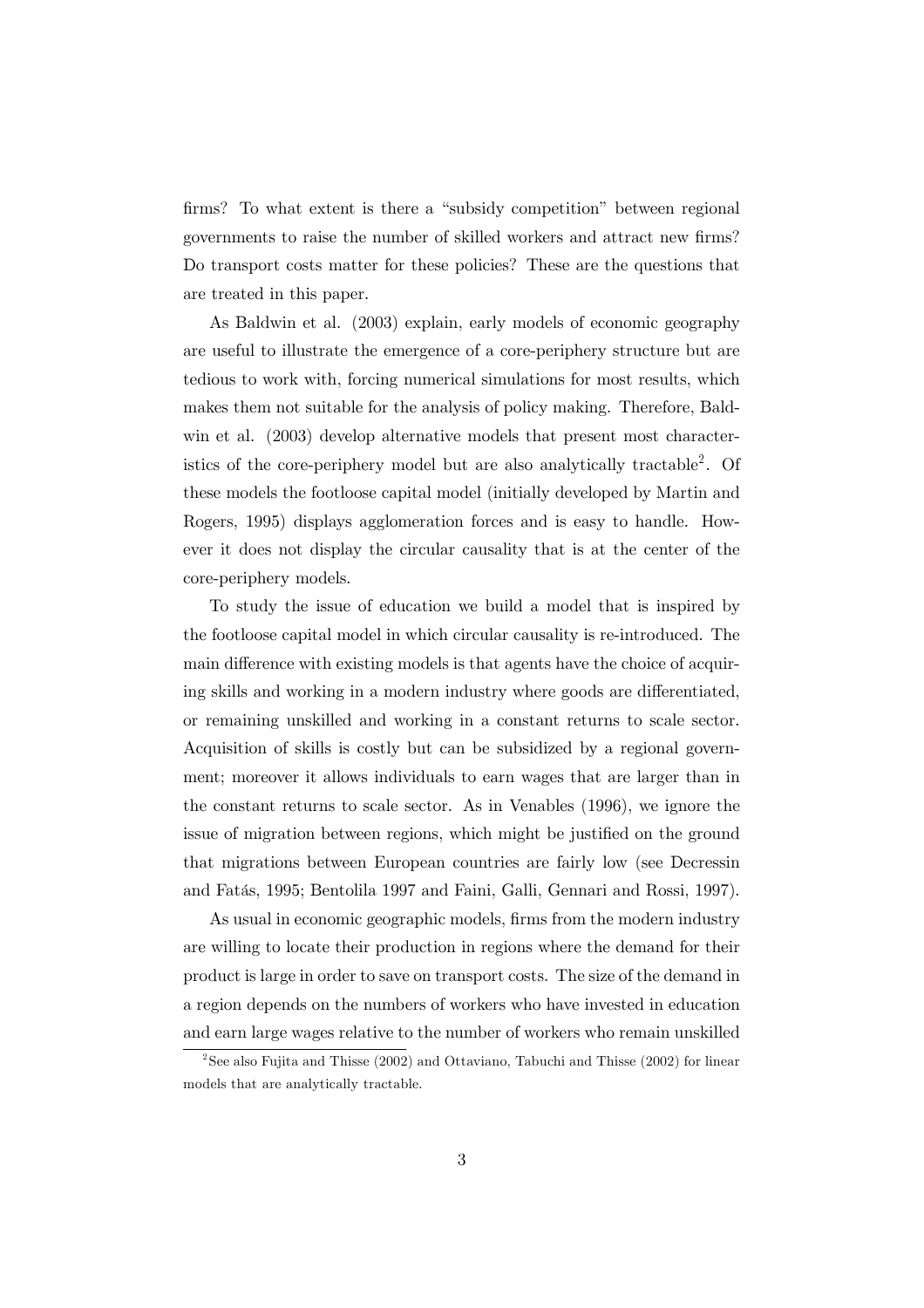and earn low wages. Hence firms from the modern sector want to settle at the proximity of high-wage skilled workers. In addition, more workers decide to invest in education when more firms ask for skilled workers in their own region. The proportion of skilled workers increases with the number of firms in a region. As a result, if firms move towards a region, more workers from that region are induced to become skilled. In turn, this raises the demand in that region and reinforce the movement of firms to that region. The circular causality that was lost in the basic footloose capital model is now re-introduced through the modelling of skill acquisition. Despite this slight modification, the model remains analytically tractable and allows to get a closed-form solution for the location of firms. This model could therefore prove useful to analyze other policy implications.

We show that if subsidies are equal in both regions, firms spread evenly across regions for large transport costs whereas they agglomerate in a core region for low transport costs. When subsidies differ across regions, firms partially agglomerate in the low subsidy region for large transport costs, they partially agglomerate in the high subsidy region for intermediate transport costs and they fully agglomerate for low transport costs. In that case, the core produces the whole of the differentiated products and export these goods to the periphery whereas the periphery exports the good produced under constant returns to scale. In contrast with existing literature, agglomeration is explained by differences between wages of skilled and unskilled workers. Moreover, the model exhibits equilibria with partial agglomeration of firms for which we derive an explicit closed-form solution.

We also explore to what extend a change in the subsidy in one region affects welfare. We show that for low transport costs, a change in the subsidy has a minor impact on firms' location. The incentive to compete on educational subsidies is low. In contrast, for larger transport costs, a change in the subsidy strongly affects firms' location. In that case, local governments have a strong incentive to compete on educational subsidies: the government that affords the largest subsidy is in good position to attract firms and, through this way, improve welfare.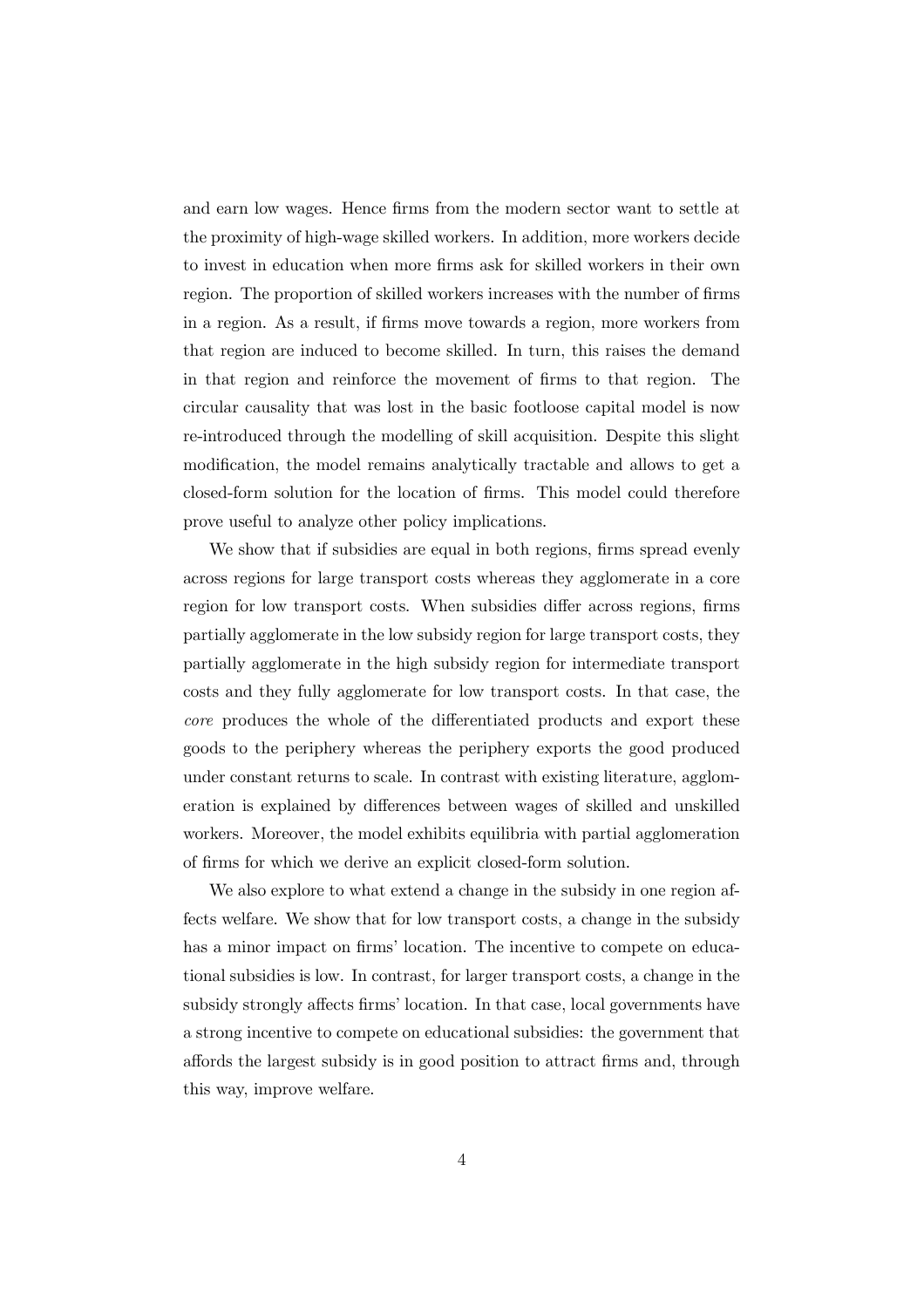The paper is organized as follows. Section 2 presents the basic coreperiphery model. Section 3 analyzes firms' location. In that section, we start with a simple case in which both local governments set identical subsidies. Then we examine firms' location when subsidies are differentiated. Finally we explore the issue of the optimal subsidy set by a local government. This is followed by the conclusions.

#### $\bf{2}$ The Model

#### $2.1$ Consumption

The model builds on Dixit-Stiglitz (1977). Preferences are represented by a Cobb-Douglas function with a share  $\mu \in (0,1)$  of income spent on modern goods (the manufactured goods) and a share  $1-\mu$  spent on a traditional good that is produced under constant returns to scale (the agricultural good). The modern good is a composite made of a continuum of differentiated varieties  $i \in [0, N]$ . Preferences for these varieties are represented by a CES function with an elasticity of substitution equal to  $\sigma > 1$ . Accordingly, the demand for variety i by households located in region  $r$  is as follows:

$$
C_r(i) = \frac{\mu Y_r}{P_r} \left[ \frac{\varsigma_r(i)}{P_r} \right]^{-\sigma} \qquad i \in [0, N] \tag{1}
$$

where

$$
P_r \equiv \left[ \int_0^N \varsigma_r(i)^{-(\sigma-1)} di \right]^{-1/(\sigma-1)}
$$

is the price index of the varieties sold in region r,  $\zeta_r(i)$  the price paid by a household living in region r for one unit of variety i, and  $Y_r$  the income available in region  $r$ .

The traditional good is traded at no cost, whereas the proportion  $0 \le$  $\phi$  < 1 of a single unit of each variety of the modern goods shipped from one region arrives in the other region (iceberg transport cost). Therefore, households residing in region  $r$  buys the variety  $i$  that is produced in their own region at the price  $\varsigma_r(i)$ , which is equal to the mill price  $p_r(i)$ . If variety  $i$  is produced in the other region  $s$ , then the price paid by households equals the delivered price, which exceeds the mill price;  $\varsigma_r(i) = p_s(i)/\phi > p_s(i)$ .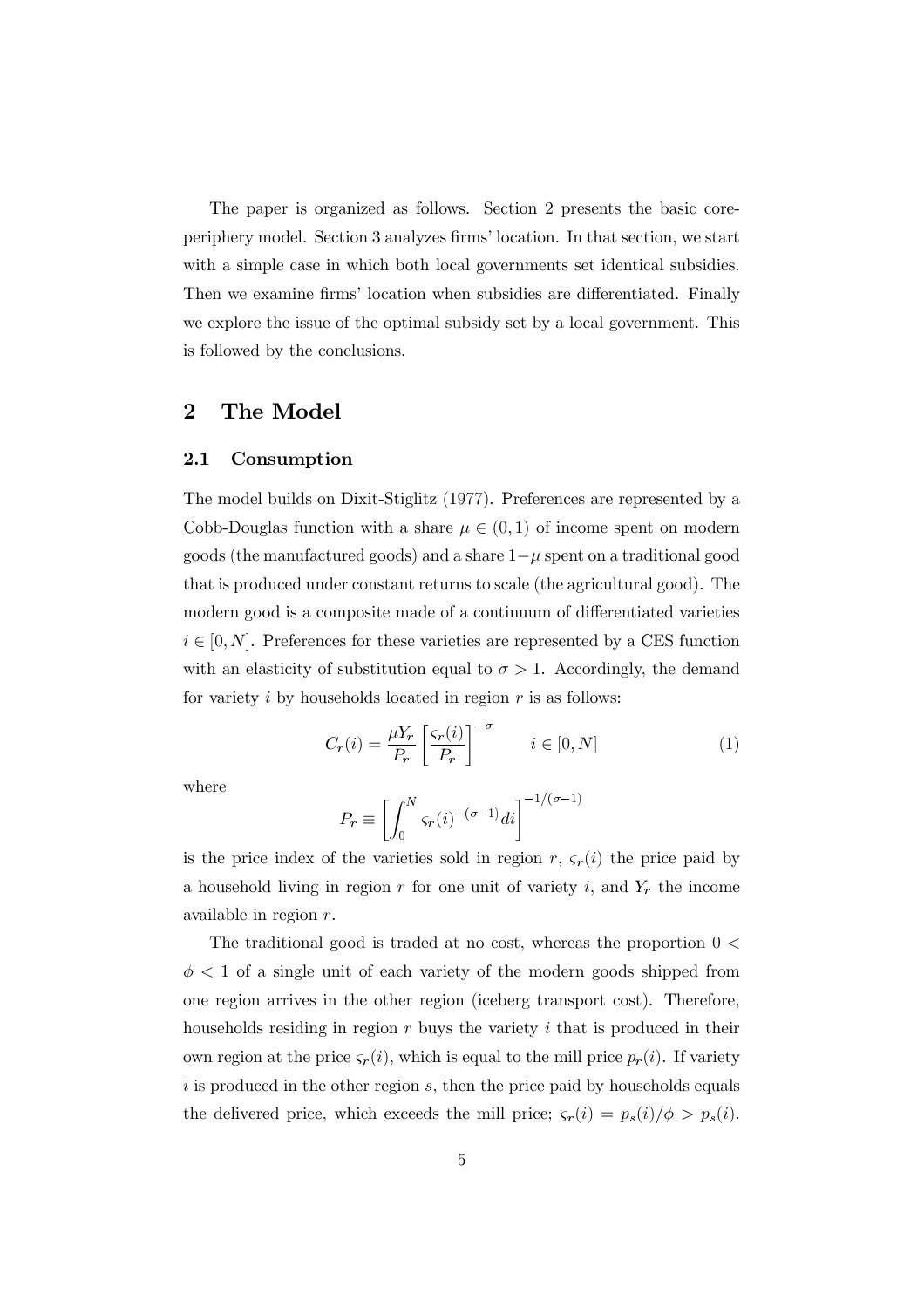For notational convenience we define  $\Phi \equiv \phi^{\sigma-1}$  which is an indicator of trade openness.

Accordingly, the price level of modern goods in region  $r$  is

$$
P_r = \left\{ \int_0^{n_r} p_r(i)^{-(\sigma-1)} di + \Phi \int_{n_r}^N p_s(i)^{-(\sigma-1)} di \right\}^{-1/(\sigma-1)}
$$

where  $n_r$  denotes the number of varieties produced in region r (with  $n_r+n_s$  =  $N$ ). Given (1), the demand for output of a firm i that is established in region  $r$  is

$$
q_r(i) = \psi_r \left[ \frac{p_r(i)}{P_r} \right]^{-\sigma} \tag{2}
$$

where

$$
\psi_r \equiv \mu \left[ \frac{Y_r}{P_r} + \Phi \left( \frac{P_s}{P_r} \right)^{\sigma} \frac{Y_s}{P_s} \right]
$$

is the total real income adjusted for transport costs.

#### $2.2$ Firms

The model is a variant of the footloose capital model developed by Martin and Rogers  $(1995)$ . Each firm requires one unit of capital. There exists N units of capital available worldwide. Accordingly,  $N$  firms are active in the economy. Capital is mobile but their owners are immobile: they repatriate the revenues to the region where they live. In order to avoid initial conditions that favours one region, it is assumed that fifty percent of capital owners live in each region.

Each variety is produced by a single firm and the production of one unit of variety i requires  $\beta$  skilled workers; without loss of generality, we normalize  $\beta = 1$  so that the number of units produced by a firm is equal to the number of workers it employs. Because firms from the modern industry have market power, they may earn profits. However they compete for the available units of capital so that all profits are distributed to capital owners.

Suppose that firm  $i$  is located in region  $r$ . Its profits (gross of capital costs) are defined as follows

$$
\pi_r(i) = [p_r(i) - w_r]q_r(i)
$$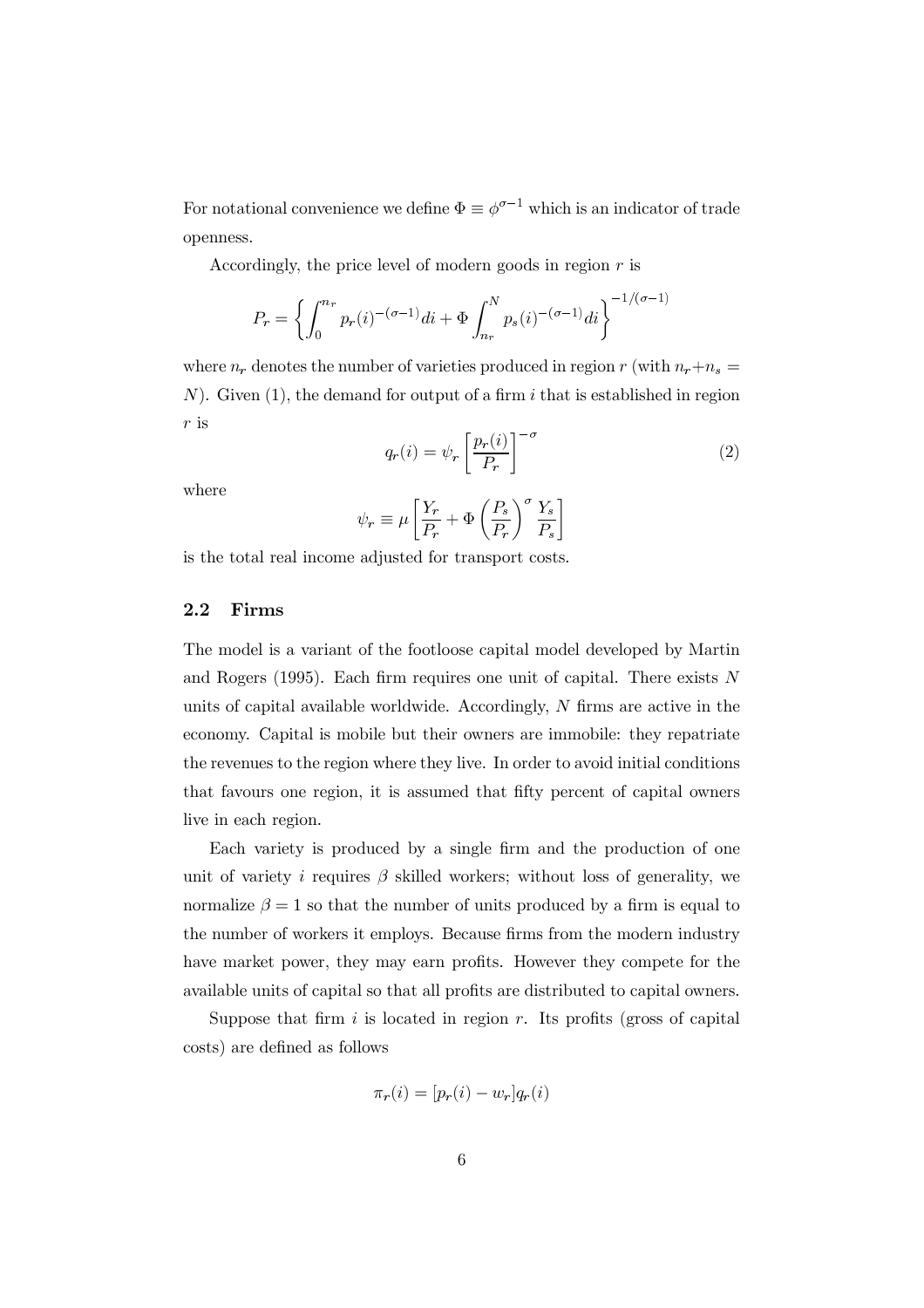where  $w_r$  is the wage prevailing in region r whereas the demand  $q_r(i)$  is given by  $(2)$ . Since there is a continuum of firms in the modern industry, each of them is negligible and accurately considers the price index  $P_r$  as given. The firm producing variety i chooses its mill price to maximize its profits  $\pi_r(i)$ . As a result, all firms settled in region  $r$  set the same equilibrium price given by:

$$
p_r \equiv p_r(i) = \frac{\sigma}{\sigma - 1} w_r \tag{4}
$$

A firm i producing in region  $r$  has the following demand for labor:

$$
l_r(i) = q_r(i) \equiv q_r = \psi_r \left[ \frac{\sigma}{\sigma - 1} \frac{w_r}{P_r} \right]^{-\sigma}
$$
 (5)

Using  $(2)$ , it is easy to show that the gross profits made by a firm located in region  $r$  are such as

$$
\pi_r = \frac{1}{\sigma} \left( \frac{\sigma}{\sigma - 1} \frac{w_r}{P_r} \right)^{1 - \sigma} P_r \psi_r \tag{6}
$$

#### $2.3$ Labor

It is a stylized fact of European labor markets that workers are rather immobile between European countries and within each country (see e.g. Decressin and Fatás, 1995; Bentolila, 1997; Faini, Galli, Gennari and Rossi, 1997). To fit this European fact, we assume that workers cannot move across regions. This contrasts with Krugman (1991) who mainly focuses on the long-run behavior of workers in the United States.

Each region is populated by the same number of individuals,  $\bar{L}$ , who can work either in the traditional or in the modern sector. We assume that individuals are able to work in both sectors. However, to work in the modern sector, an individual has to invest in education, which reduces his/her leisure time. If  $L_r$  persons have invested in education, the remaining  $\bar{L} - L_r$  workers must be employed in the traditional sector. The traditional good is produced under constant returns to scale. One unit of the traditional good requires one unit of labor. Since the traditional good is the numeraire, wages are equal to one in this sector.

All individuals are a priori alike. The utility derived from leisure and consumption is supposed to be Cobb-Douglas: (Leisure)<sup> $\gamma$ </sup>\*(sub-utility from consumption)<sup>1- $\gamma$ </sup>.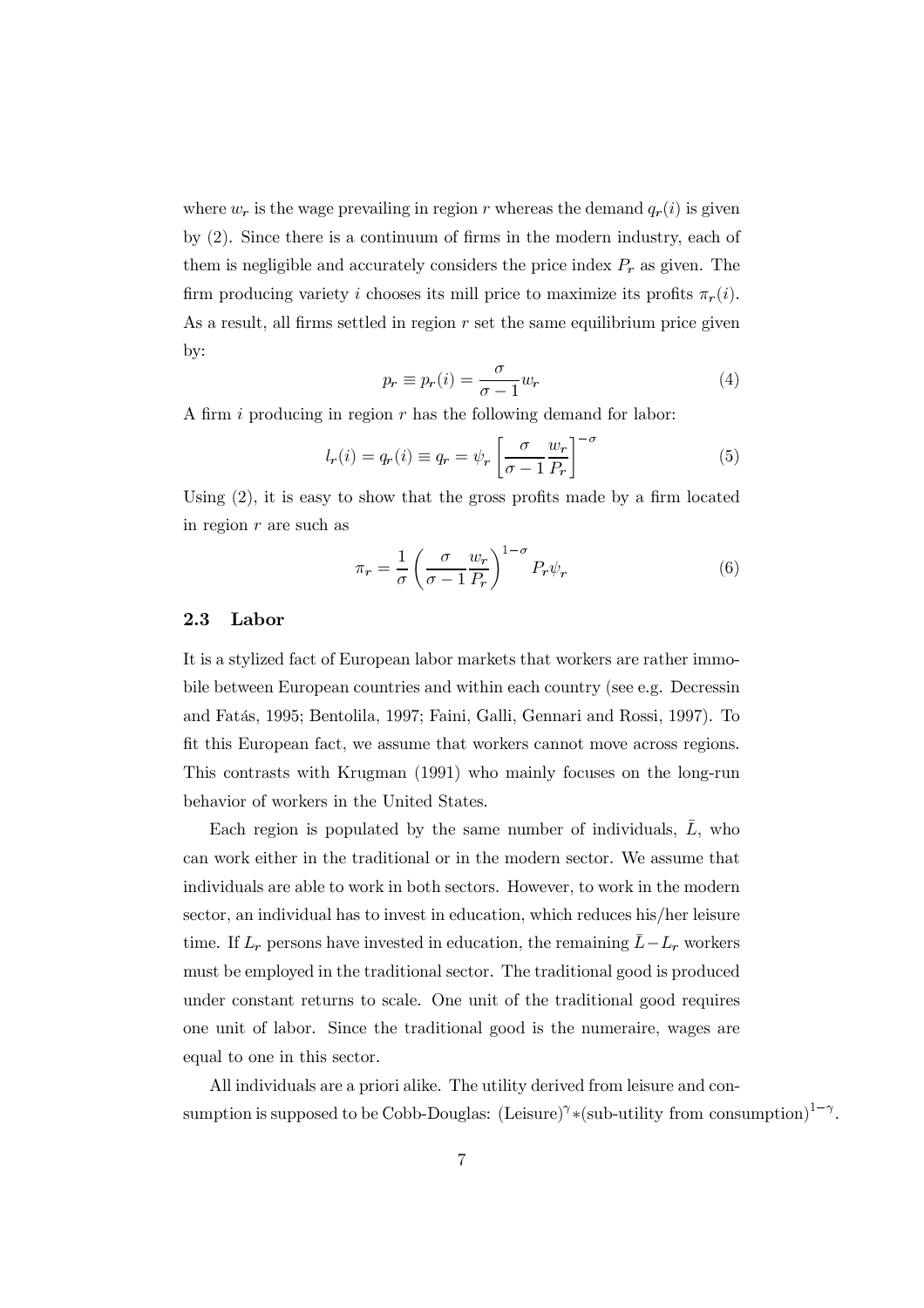By suitable transformations, this utility is equivalent to (Leisure)<sup> $\gamma/(1-\gamma)$ </sup> (sub-utility from consumption). Finally, set (Leisure) $\gamma/(1-\gamma) = 1$  for unskilled workers and  $(Leisure)^{\gamma/(1-\gamma)} = 1/(1+d)$  for skilled workers where  $d$  is some *given* positive constant. Given the preferences for the traditional good and the differentiated varieties, the utility derived from consumption is the real wage, that is, either  $1/P_r^G$  for unskilled workers living in region r or  $w_r/P_r^G$  for the skilled workers. The variable  $P_r^G$  denotes the general price index of both traditional and modern goods consumed in region  $r$ .

For some individuals to work in the modern sector and others in the traditional sector, wages in the modern sector must compensate for the loss of utility:

$$
\frac{1}{1+d} \frac{w_r}{P_r^G} = \frac{1}{P_r^G} \iff w_r = 1+d
$$

Wages of skilled workers must be larger than wages of unskilled workers. By construction, the wage differential is constant.

In each region, a local government can help workers to become skilled by granting them a subsidy  $s_r$  aimed at reducing the costs of education. Thus, the revenue from being skilled is now  $w_r + s_r$  rather than  $w_r$ . As a consequence, wages in region  $r$  are now

$$
w_r = 1 + d - s_r
$$

The net revenue of workers in the modern sector is therefore equal to  $w_r + s_r = 1 + d$ . The subsidy granted to skilled workers is equivalent to a direct subsidy to firms per employee they hire. This is a consequence of the assumption that all individuals are alike. To avoid situations in which all workers in one region acquire skills, we assume that  $d - s_r \geq 0$ .

In each region, the total earnings are  $Y_r = (\bar{L} - L_r) + L_r (1 + d) + \Pi/2 T_r$ , that is, they are respectively made of revenues of individuals working in the traditional sector, workers from the modern sector, half the total gross profits of both regions  $\Pi$ , minus the taxes paid to finance the government,  $T_r$ . Under balanced budget,  $T_r = s_r L_r$  and

$$
Y_r = \bar{L} + L_r (d - s_r) + \frac{\Pi}{2}
$$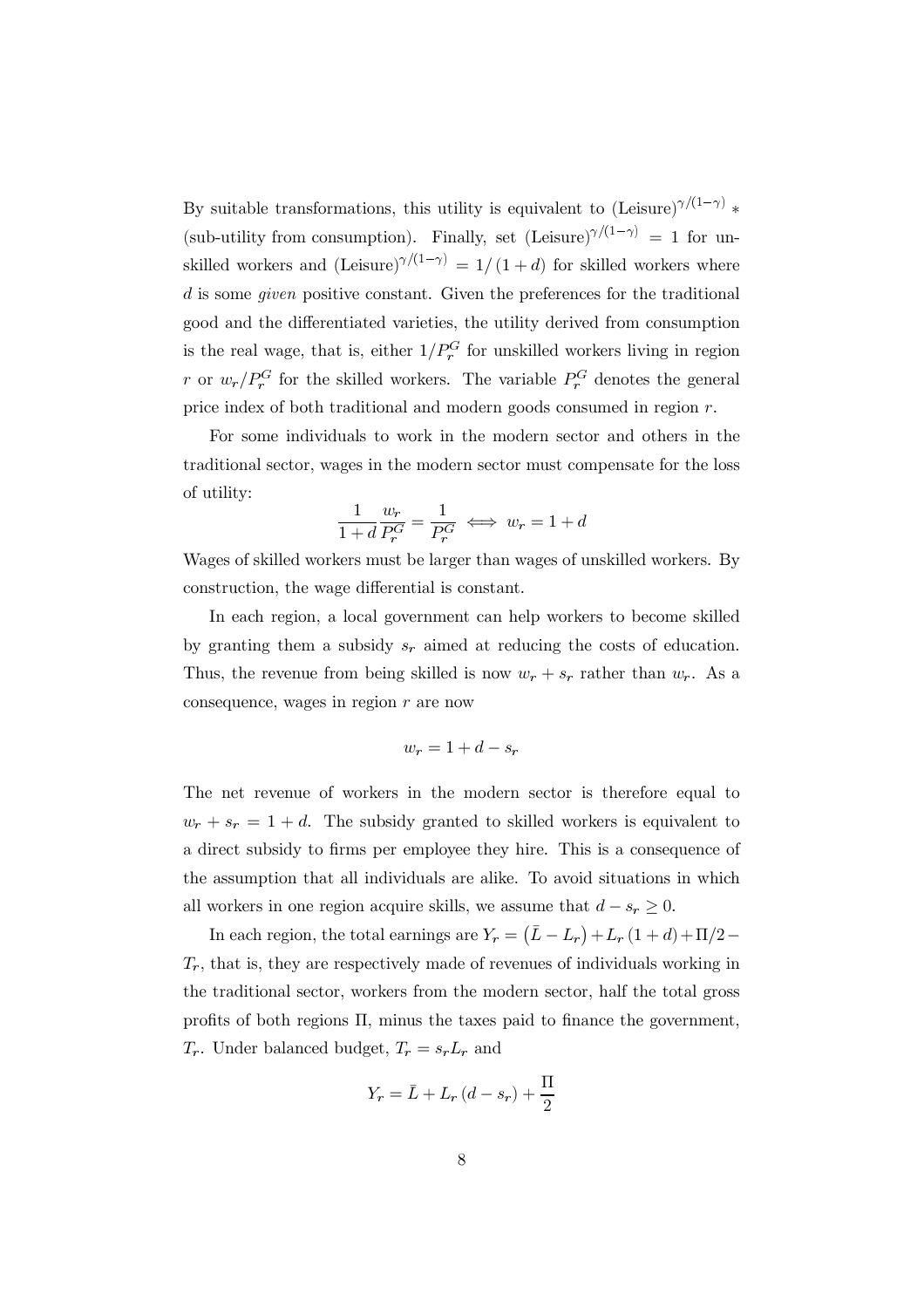#### **Location Equilibrium**  $\bf{3}$

We assume that firms are myopic, that is, the driving force in firms' location is firms' current profit differential between r and s,  $\Delta \pi(n_r) = \pi_r(i) - \pi_s(i)$ :

$$
\frac{dn_r}{dt} = \begin{cases} \Delta \pi(n_r) & \text{if } 0 < n_r < 1 \\ \min\{0, \Delta \pi(n_r)\} & \text{if } n_r = N \\ \max\{0, \Delta \pi(n_r)\} & \text{if } n_r = 0 \end{cases}
$$

where  $t$  is time. This assumption is standard in the literature (see e.g. Fujita, Krugman and Venables, 1999; Ottaviano, Tabuchi and Thisse, 2002). A location equilibrium is interior  $(n_r^* \in (0, N))$  if  $\Delta \pi(n_r^*) = 0$ ; it is the corner  $n_r^* = 0$  if  $\Delta \pi(0) \leq 0$  and it is the corner  $n_r^* = N$  if  $\Delta \pi(N) \geq 0$ . A spatial location equilibrium is *stable* if, for any marginal deviation from the equilibrium, the equation of motion brings the distribution of firms back to the original one. As a result, any interior location equilibrium is stable if and only if  $\Delta \pi$  is a decreasing function around  $n_r^*$ . Any corner location is stable when it is an equilibrium.

In order to evaluate  $\Delta \pi(n_r) = (p_r - w_r) q_r - (p_s - w_s) q_s$ , we need to compute prices and output. Since wages are constant, the mill prices (4) are equal to  $(1+d-s_r)\sigma/(\sigma-1)$ . Hence, the profit differential between regions  $r$  and  $s$  becomes

$$
\pi_r - \pi_s = \frac{1+d-s_r}{\sigma - 1} \left( q_r - \frac{1}{D} q_s \right)
$$
 where  $D \equiv \frac{1+d-s_r}{1+d-s_s} = \frac{w_r}{w_s}$ 

The determination of  $q_r$  is more complex. To find it, we need to compute the values of  $P_r$  and  $\psi_r$ . In region r, the consumption of one unit of good produced in that region costs  $(1 + d - s_r) \sigma / (\sigma - 1)$  whereas the consumption of one unit of good produced in the other region costs  $(1 + d - s_s) \sigma / \phi (\sigma - 1)$ . Therefore, the regional price indices of goods in the modern sector can be written as

$$
P_r = \frac{\sigma}{\sigma - 1} \left( 1 + d - s_r \right) \left( n_r + n_s \Phi D^{\sigma - 1} \right)^{\frac{-1}{\sigma - 1}} \tag{7}
$$

Using (7), the expression of  $\psi_r$  can be simplified to

$$
\psi_r = \frac{\mu}{P_r} \left[ Y_r + \frac{n_r + n_s \Phi D^{\sigma - 1}}{n_s + n_r \Phi D^{1 - \sigma}} \Phi D^{1 - \sigma} Y_s \right]
$$
\n(8)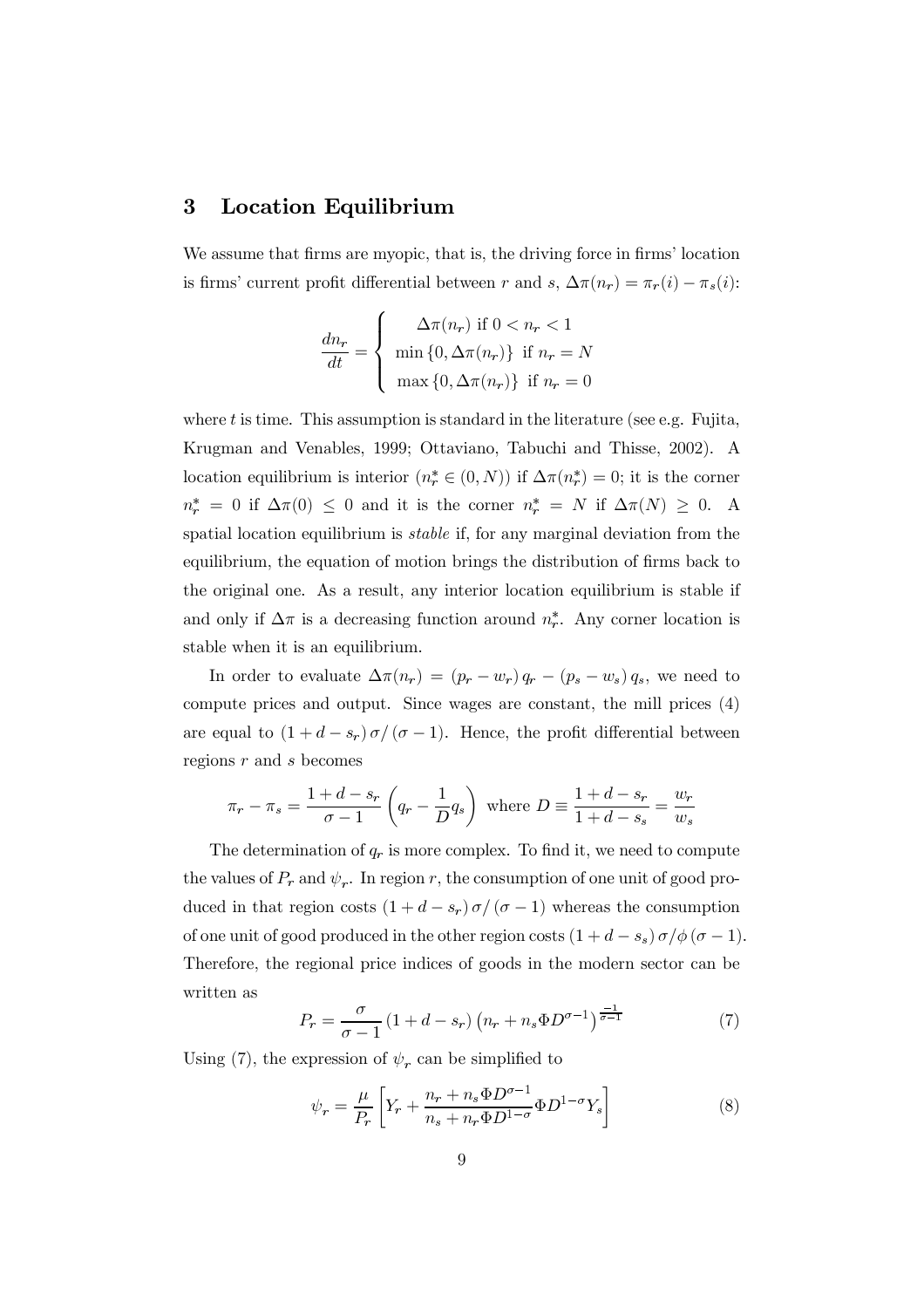In the appendix we use (5), (7) and (8) to find expressions for  $Y_r$ ,  $Y_s$ ,  $q_r$ and  $q_s$ .

We first develop a simple case where both regions are identical:  $s_r = s_s$ . Then we examine two regions that set different subsidies. Finally we give some indications on the way the government of one region can improve the welfare in its own region by modifying the subsidy.

#### $3.1$ **Identical regions**

Under identical regions,  $s_s = s_r$ , and  $D = 1$ . Using the values of  $q_r$  and  $q_s$  derived in the Appendix, it is readily checked that the profit differential becomes

$$
\pi_r - \pi_s = (N - 2n_r) K_2 \left(\Phi - \hat{\Phi}\right)
$$

where 
$$
\hat{\Phi} \equiv \frac{\sigma (1 + d - s_r) - \mu (\sigma - 1) (d - s_r)}{\sigma (1 + d - s_r) + \mu (\sigma - 1) (d - s_r)}
$$
  
\n
$$
K_2 \equiv -\mu K_A (1 - \Phi) \frac{\sigma (1 + d - s_r) + \mu (\sigma - 1) (d - s_r)}{1 + d - s_r} < 0
$$

and  $K_A$  is positive and defined in the Appendix. As the following proposition and Figure 1 indicate, the sole interior equilibrium is the symmetric equilibrium where  $n_r = N/2$ , and it is stable if and only if  $\Phi < \hat{\Phi}$ .



Figure 1: Share of firms in region r. Stable equilibria in plain and unstable in dash.  $\sigma = 5$ ,  $\mu = .7$ ,  $s_r = s_s = .01$ ,  $d = .1$ , which gives  $\hat{\Phi} = 0.90$ .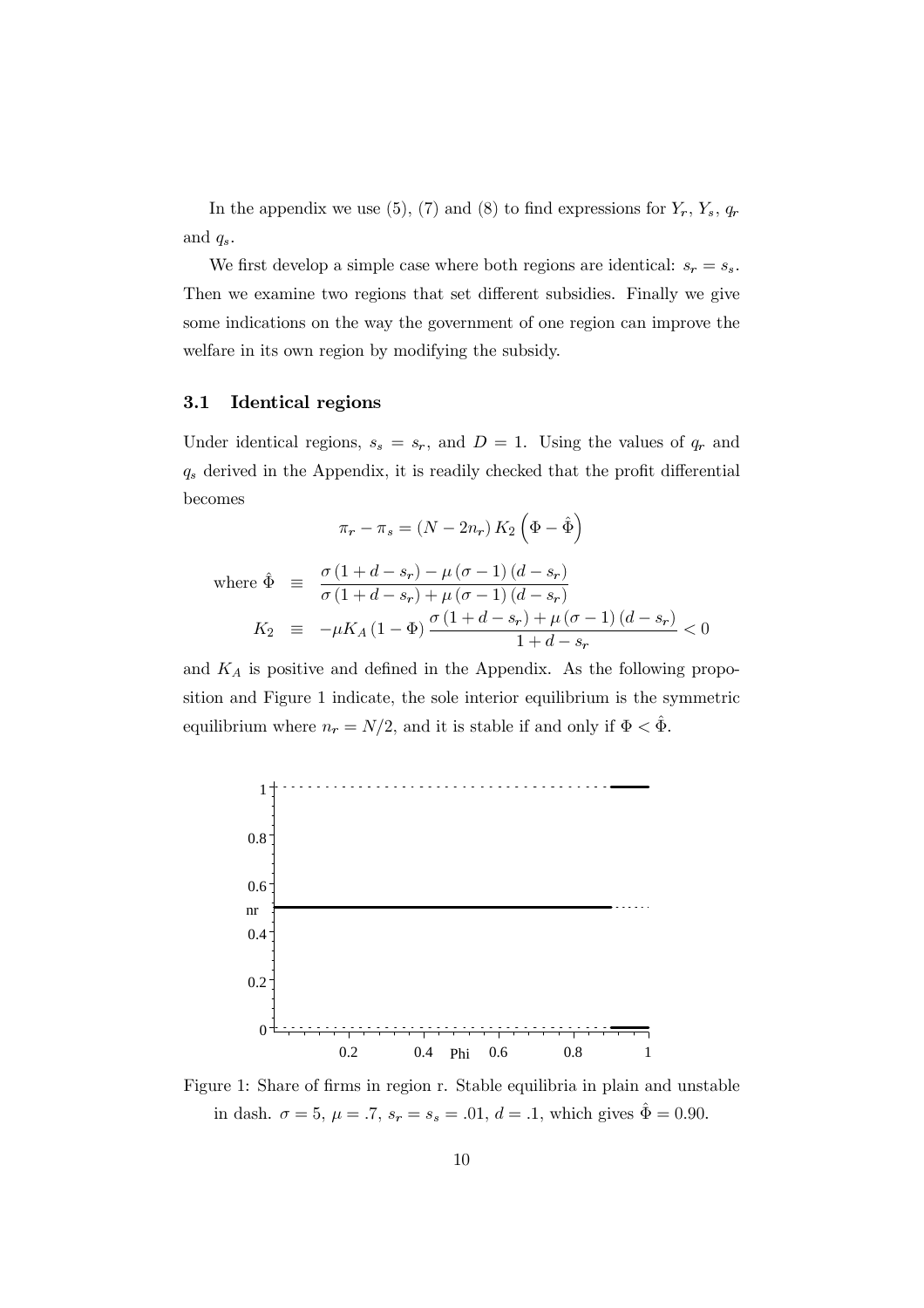**Proposition 1** Symmetric location  $(n_r = N/2)$  is the unique stable equilibrium if  $\Phi < \hat{\Phi}$ . Agglomeration in one region is a stable equilibrium if  $\Phi > \hat{\Phi}$ .

**Proof.** Stable equilibria are given by the behavior of  $\pi_r - \pi_s$ . The equilibrium  $n_r = N/2$  is stable when  $\pi_r - \pi_s$  decreases with  $n_r$ . Because  $K_2$  < 0, the equilibrium is stable if and only if  $\Phi < \tilde{\Phi}$ . There exist corner equilibria when the profit differential is positive at  $n_r = N$ , and negative at  $n_r = 0$ , that is, when  $\Phi > \hat{\Phi}$ .

The location pattern results from the trade-off between two forces: product market competition and home market effect. To avoid tough competition, firms locate away from competitors. However, to benefit from the home market effect, they settle at the proximity of high-wage skilled workers, i.e., at the proximity of the other firms.

For large transport costs (low  $\Phi$ ), the effect of product market competition dominates. Exports are negligible and firms produce for their domestic market. If domestic markets have equal sizes, firms locate where competition is the lowest, that is, in the region with the smallest number of firms. Hence, the location equilibrium is symmetric.

However, when the transport cost drops, firms can serve both markets and they suffer from competitors settled in both regions. Since it becomes more difficult to avoid competition, the main force driving firms' location is the home market effect. The relocation of firms to a region induces more workers to become skilled in that region and fewer workers to become skilled in the other region. As a consequence, the number of high-wage skilled workers, the earnings and the product demand rise in the first region whereas they decrease in the other. Since firms are attracted towards the region with the larger demand, they tend to cluster in a single region. When the home market effect is larger than the competition effect  $(\Phi > \hat{\Phi})$ , agglomeration is the location equilibrium. Since globalization is characterized by decreasing transport costs, it leads to increased agglomeration.

Any factor that strengthens the home market effect fosters agglomeration of firms in a single region. A larger share of the modern goods in the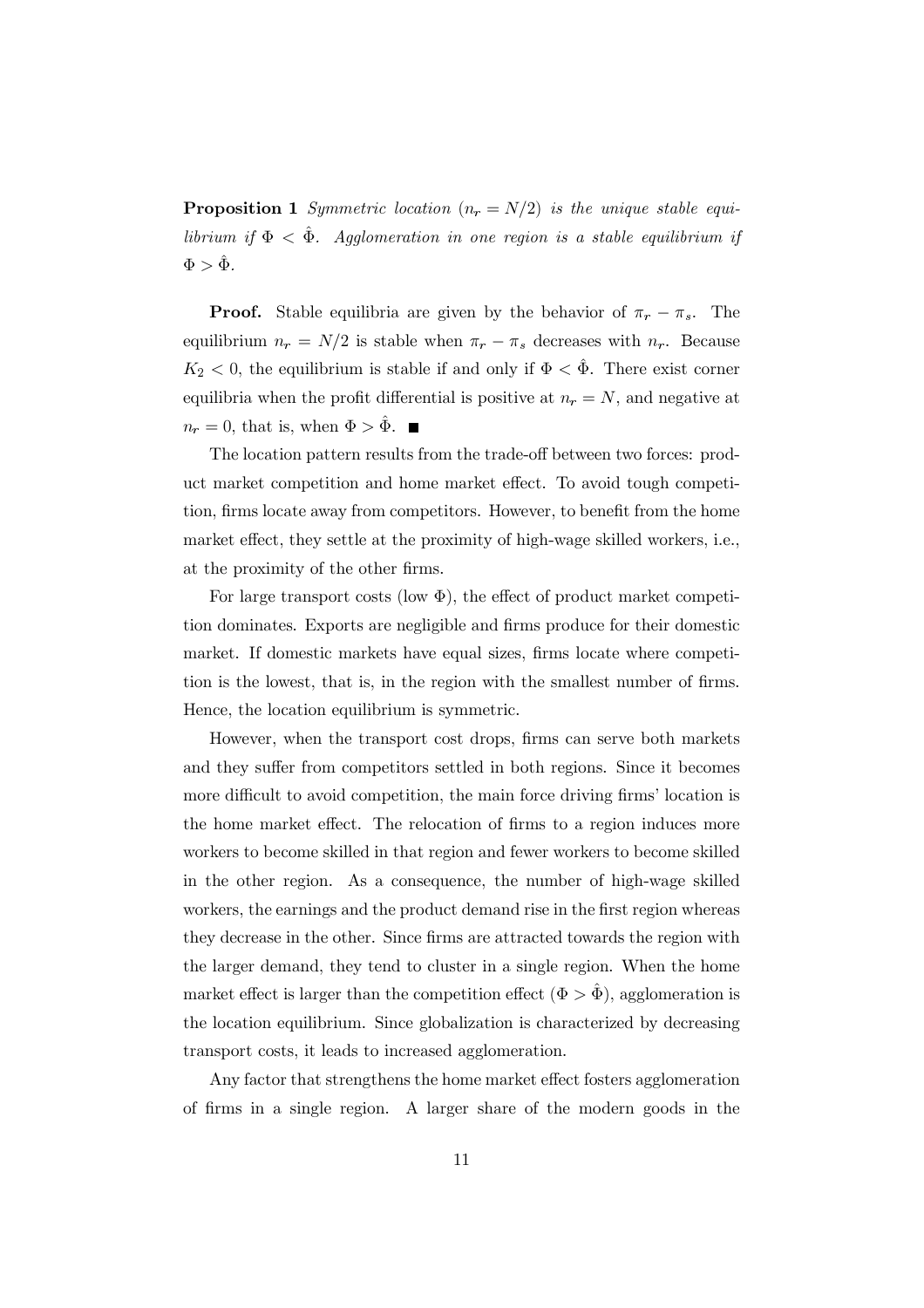individual's spending (larger  $\mu$ ) increases the effect of the home market. Therefore, the set of economic parameters supporting symmetric location equilibria is smaller (the transport cost threshold  $\hat{\Phi}$  decreases in  $\mu$ ). In the same spirit, larger wages (via a larger cost of education  $d$  or a lower subsidy  $s_r$ ) increases the revenues of skilled workers in the modern industry and therefore strengthens the home market effect. Hence the value of  $\hat{\Phi}$  is reduced. In contrast, when it is not costly to become skilled  $(d - s<sub>r</sub> = 0)$ , wages are equal for both types of workers and there is no interest to locate at the proximity of skilled workers anymore. The home market effect vanishes and the only equilibrium is the symmetric location of firms  $(\hat{\Phi} = 1)$ .

Finally, and more surprisingly, a more elastic product demand  $(\sigma)$  promotes agglomeration. In Krugman, a more elastic product demand fosters symmetry. This result may seem intuitive: a more elastic demand means more competition between firms and a stronger incentive to avoid competition. Hence firms from the core prefer to settle away from competitors, which fosters a symmetric location of firms. As intuitive this explanation may seem, it is not satisfactory. Indeed, a rise in  $\sigma$  increases competition in the core but also in the periphery where firms suffer from stronger competitions from firms established in the core. Hence it is not clear that firms effectively manage to avoid competition by settling in the periphery. The result of this section suggests that the impact of the demand elasticity on firms' location is not straightforward.<sup>3</sup>

Note that the threshold  $\hat{\Phi}$  does not depend on fixed costs, f. Hence, increasing returns to scale are not a necessary condition for agglomeration when the number of varieties is fixed. See Picard, Thisse and Toulemonde  $(2002)$  for a detailed analysis of the role of increasing returns to scale and profit distribution in economic geography models.

 $3$ The result also contrats with Picard and Toulemonde (2002) despite the closeness of the two models. The main difference lies in the wage determination. In Picard and Toulemonde (2002), wages decrease when goods become closer substitute because the rent that is shared between firms and unions is smaller. The decrease in wages reduces the agglomeration force and induces firms to locate more symmetrically; this force does not exist in the present model where wages are independent of  $\sigma$ .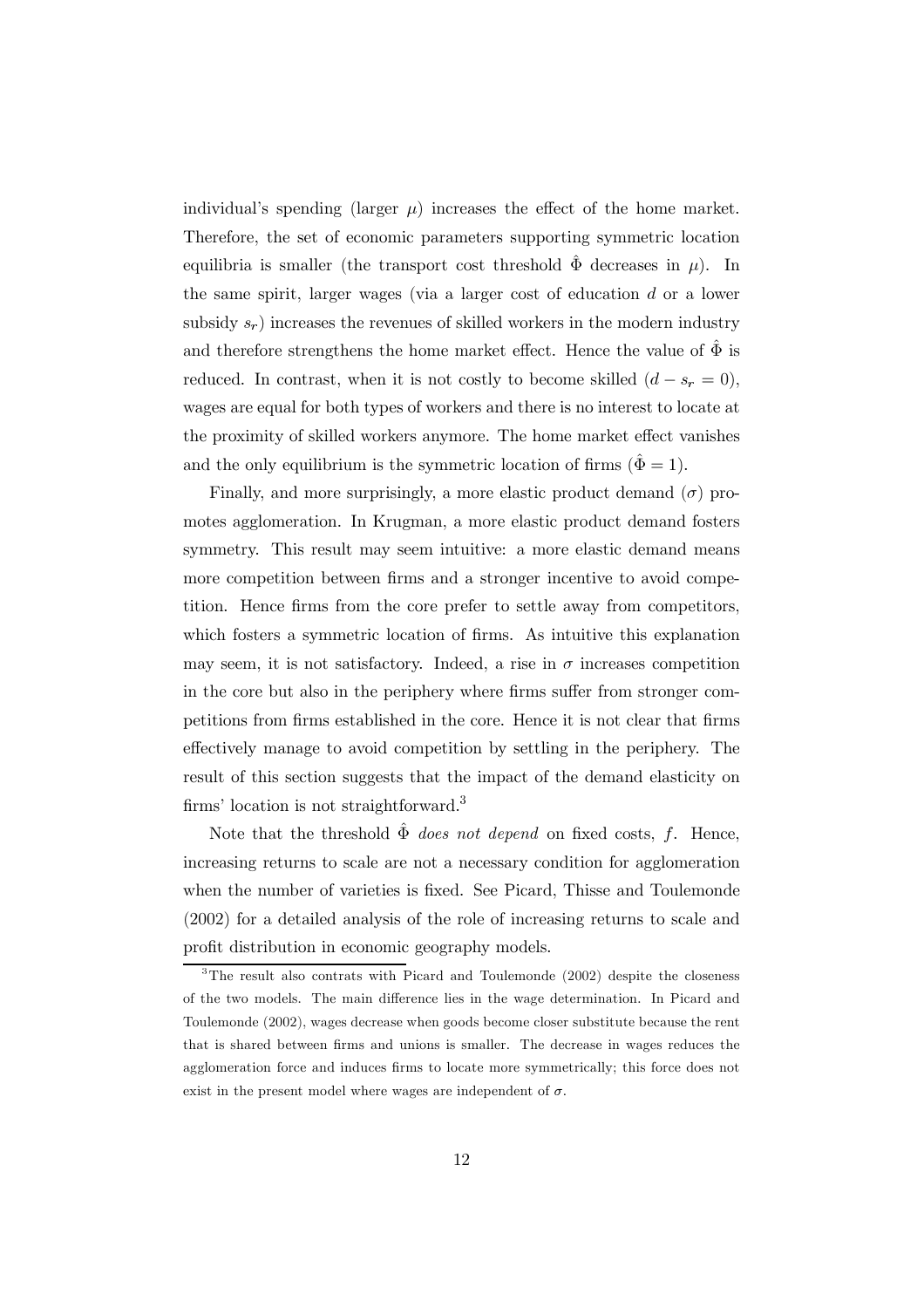#### $3.2\,$ Different regions

Let us now examine the case in which both regions set different subsidies. Without loss of generality, we assume that  $s_s > s_r$ , which implies that wages are larger in region r and  $D > 1$ . As shown in the appendix, the profit differential can be written as

$$
\pi_r - \pi_s = \mu K_A D^{\sigma} \left( -\text{Den} * n_r + \text{Num} \right)
$$

where

Den = 
$$
\{2\sigma + \mu Z_r [D(d - s_s) + (d - s_r)]\} \Phi^2
$$
  
\n $-2\sigma D^{\sigma-1} [1 + D^{2(1-\sigma)}] \Phi + 2\sigma - \mu Z_r [D(d - s_s) + (d - s_r)]$   
\nNum =  $N \{ [\sigma + \mu Z_r D(d - s_s)] \Phi^2 - 2\sigma D^{\sigma-1} \Phi + \sigma - \mu Z_r D(d - s_s) \}$ 

For an interior equilibrium,  $\pi_r - \pi_s = 0$ , which requires  $n_r^* = Num/Den$ . We analyze this expression in the appendix where we first prove that the numerator only has one root in  $\Phi$  on the relevant domain  $\Phi \in [0,1]$ . We then prove the same result for the denominator. Numerical simulations indicate that the root of the numerator is always smaller than the root of the denominator. Moreover, at  $\Phi = 0$ ,  $n_r^* > N/2$ .

As illustrated in Figure 2, the function  $n_r^*$  starts above  $N/2$  (slightly above  $N/2$  for the parameters chosen to draw the figure), it decreases to zero (the root of the numerator) and then has a vertical asymptote at the root of the denominator (the asymptote is not drawn in the figure). After the asymptote,  $n_r^*$  tends to the infinity and decreases; depending on parameters, it may fall below N (the dash curve in panel b of the figure) or not (panel a of the figure). However it always stays larger than 0.

The interior equilibrium is stable if and only if the derivative of  $\pi_r - \pi_s$ with respect to  $n_r$  is negative at the equilibrium, i.e., if and only if Den is positive. Den is positive at the left of the vertical asymptote and negative at the right. Hence, if it exists, the interior equilibrium is stable at the left of the asymptote and unstable at the right of it. Depending on the agglomeration force, an unstable interior equilibrium may exist: in the left panel, it does not exist for  $\sigma = 5$ ,  $\mu = 0.7$ ,  $s_r = 0$ ,  $s_s = .01$  and,  $d = 0.1$ whereas it exists for the same values of parameters and  $d = 1$ .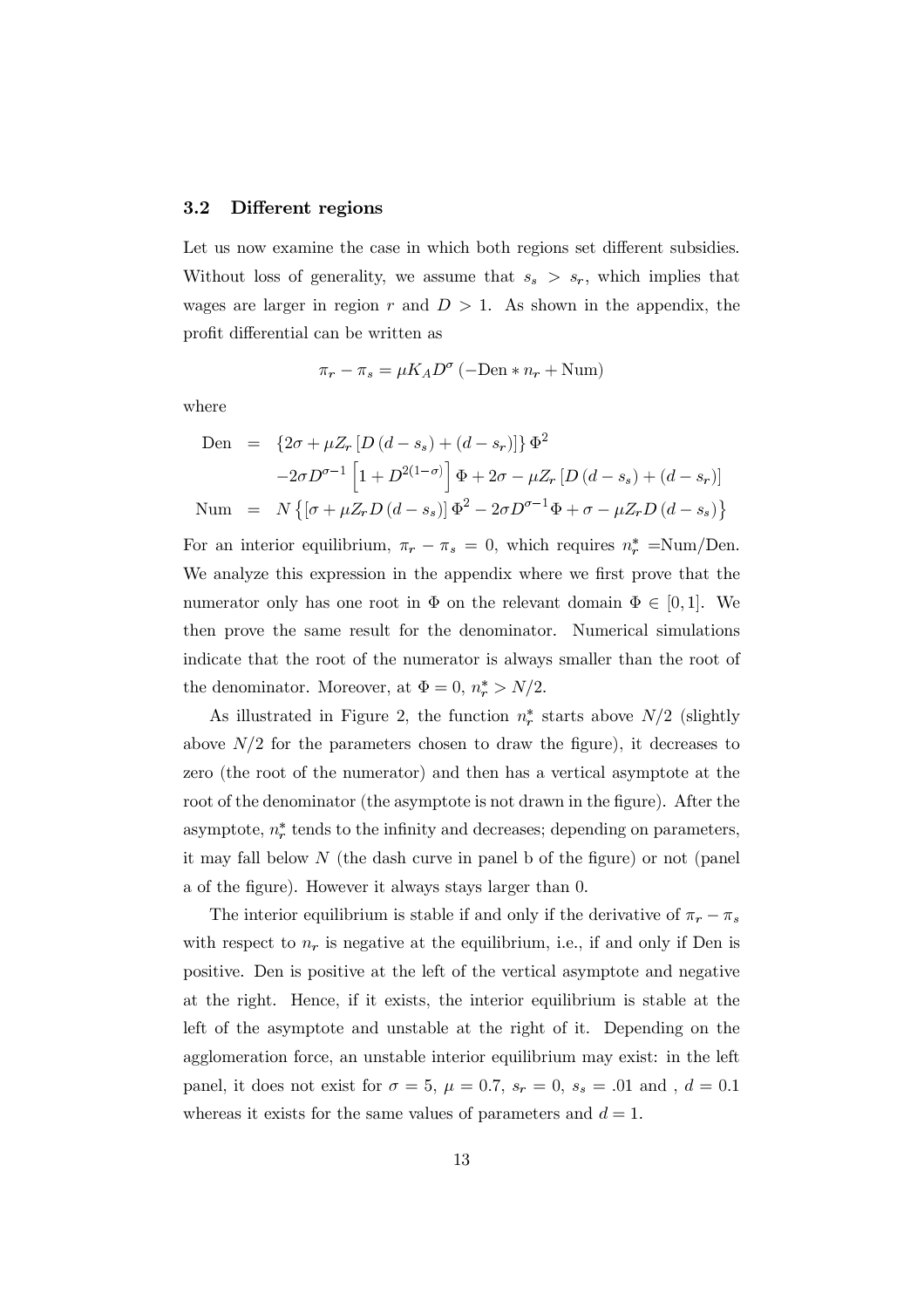

Figure 2 a: Share of firms in region r. Stable equilibria in plain and unstable in dash.  $\sigma = 5$ ,  $\mu = .7$ ,  $s_s = .01$ ,  $s_r = 0$ ,  $d = .1$ .



Figure 2 b: Share of firms in region r. Stable equilibria in plain and unstable in dash.  $\sigma=5,$   $\mu=.7,$   $s_s=.01,$   $s_r=0,$   $d=1.$ 

By continuity of the profit differential function, agglomeration cannot be stable when the (sole) interior equilibrium is stable. Indeed, the function decreases when it is equal to zero and must therefore be negative in case of agglomeration in region  $r$  and positive in case of agglomeration in the other region. By the same argument, agglomeration in either region  $r$  or region  $s$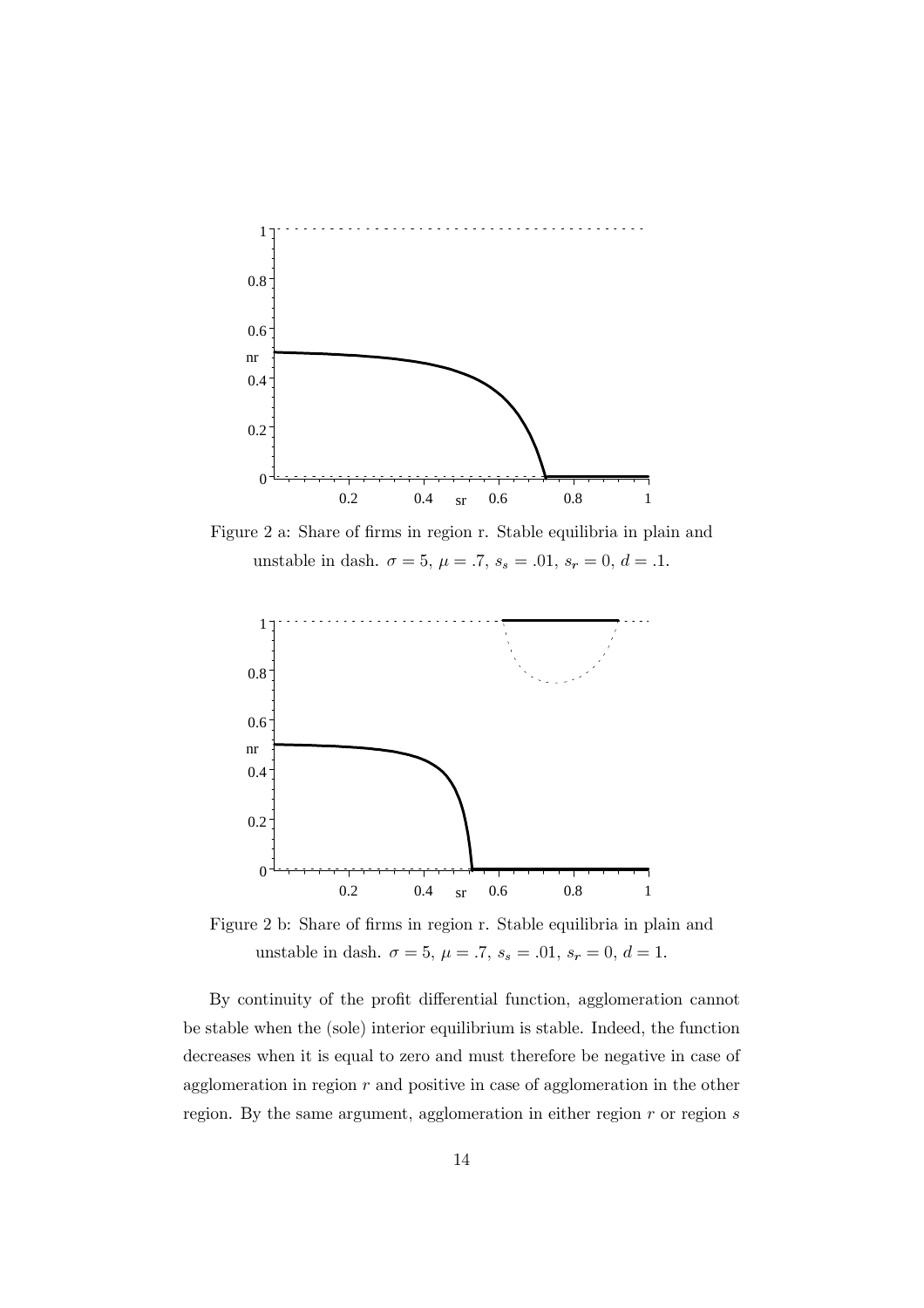is stable if there exists an unstable interior equilibrium. Finally, when there exists no stable interior equilibrium (that is, when  $n_r^* > N$  or  $n_r^* < 0$ ), the profit differential is negative and the only equilibrium is agglomeration in region s. Stable location equilibria are depicted by the bold curves in the figure; unstable are depicted by the dash curves.

The location pattern results from the trade-off between *three* forces: product market competition, wage differential effect and home market effect. Product market competition induces firms to settle away from each other, that is, to spread evenly across regions. To reduce their costs, firms prefer the region with the lowest wages; this is the wage differential effect. However, they also prefer the region where the demand is the highest. Since the demand is positively related to wages, they are attracted to the region where wages are higher. They are also attracted towards the region where most firms are located. This is the home market effect.

To illustrate the interaction of these three forces, assume that the subsidy in region  $r$  is set to 0 and is positive in region  $s$ . At prohibitive transport costs ( $\Phi = 0$ ), it is not possible to export the production. Therefore, by spreading across regions, firms effectively manage to avoid competition from firms established in the other region. Product market competition is the leading force. Costs are lower in region s because education is subsidized there. However the home market effect also plays a role. Suppose that there is the same number of skilled workers  $(\hat{L})$  in both regions. In region r, earnings are  $\bar{L} + \hat{L}d + \Pi/2$  whereas they are  $\bar{L} + \hat{L}d - \hat{L}s_s + \Pi/2$ . That is, earnings are lower in region s because of the taxes paid to finance education. Since transport costs are prohibitive, it is not possible for a firm to settle in the low cost region and export to the high demand region. To match the large demand, more than 50 percent of firms settle in region  $r$ , which is the high wage region  $(n_r^* > N/2)$ . In the simulations, we set  $\sigma = 5$  and  $\mu = 0.7$ and we fix low values for the cost of education  $(d = 0.1)$  and for the subsidy in region  $s$  ( $s_s = 0.01$ ). We use low values for d and  $s_s$  in order to depart as little as possible from a more standard model with no subsidy and in which it is not costly to become skilled. Under these values at most 50.3% of firms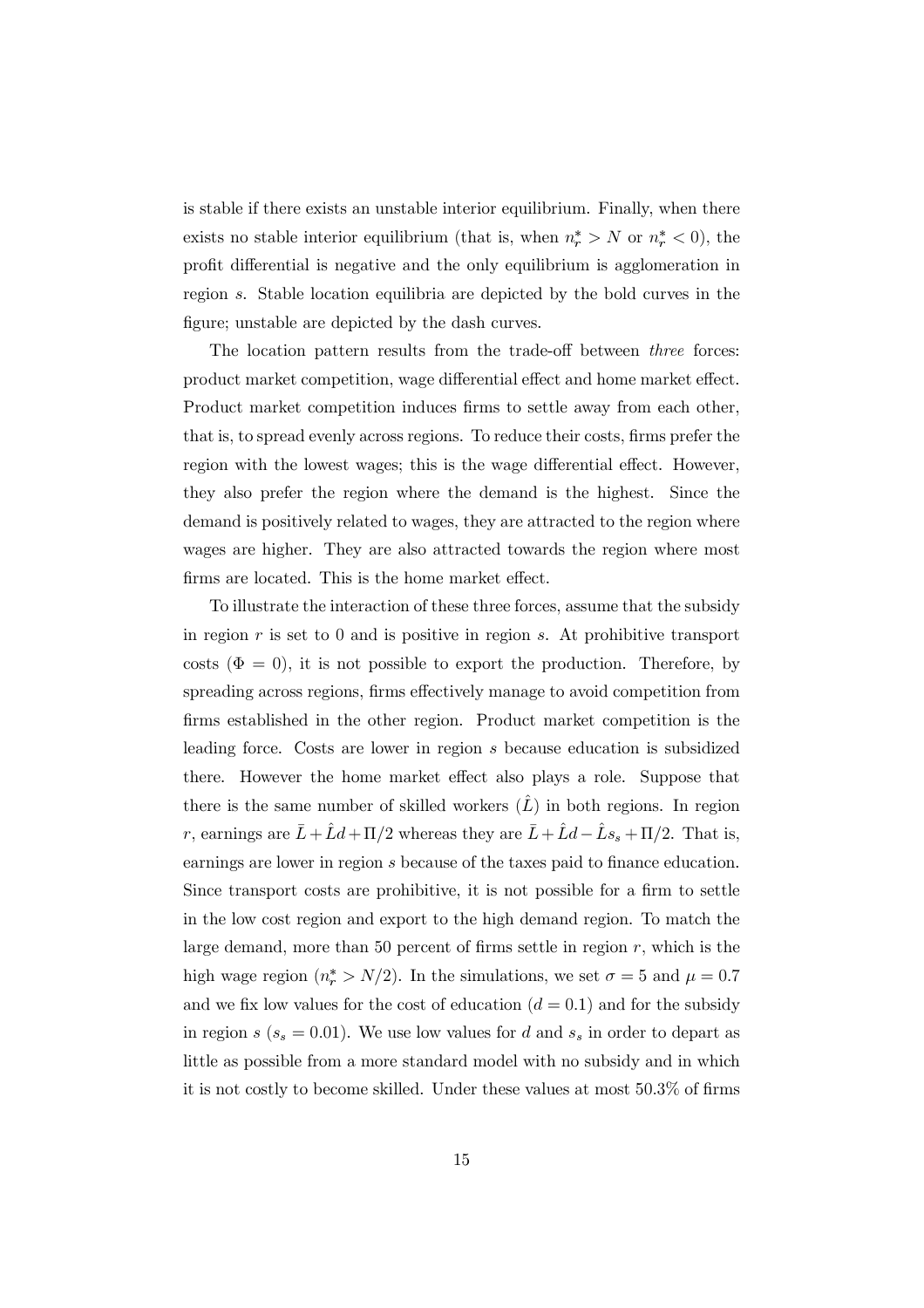settle in the high wage region (when  $s_r = 0$ ). Once we increase the cost of education ( $d = 1$ ) and the subsidy set in region  $s$  ( $s_s = 1$ , which reduces wages in region  $s$ ), up to 91% of firms may settle in the high wage region  $r$ . More generally, the larger is the difference between subsidies in the two regions  $(s_s - s_r)$  and the more costly it is to become skilled, the larger is the wage differential and the home market effect: more firms settle in the high wage region.

When the foreign region becomes accessible (through a reduction in transport costs), product market competition becomes less influential because it is more difficult to avoid competition by changing location. In contrast, it becomes possible to benefit from low wages in region s and at the same time to serve the large market  $r$ . It is therefore less attractive to settle in region  $r$ : partial agglomeration in that region is reduced and even vanishes at some threshold value of the transport costs: the benefit from low costs outweighs the advantage of settling in the large wage region; partial agglomeration now occurs in region  $s$ .

Globalization weakens the relative influence of product market competition and exacerbates the effect of costs differences on firms location: as  $\Phi$ is increased, partial agglomeration is fostered in the region with the lowest wages. As region s hosts more firms, it also increases its wage bill, which fosters the demand coming from that region. The home market effect now favors the high subsidy region because the number of high wage skilled workers is larger there. This contributes to accelerate agglomeration in the low wage region until complete agglomeration in that region.

For low transport costs, the market competition force becomes so weak that it is dominated by the two other forces. If the home market effect is weak (low value of the cost of education  $d$ ), the wage differential remains the leading force and agglomeration in the low wage region is the only stable equilibrium. In contrast, if the home market effect is stronger (large  $d$ ), agglomeration in the high wage region becomes feasible: if all firms are located there, the demand becomes so high that firms do not want to settle in the low wage region. This situation is similar to the context of tax competition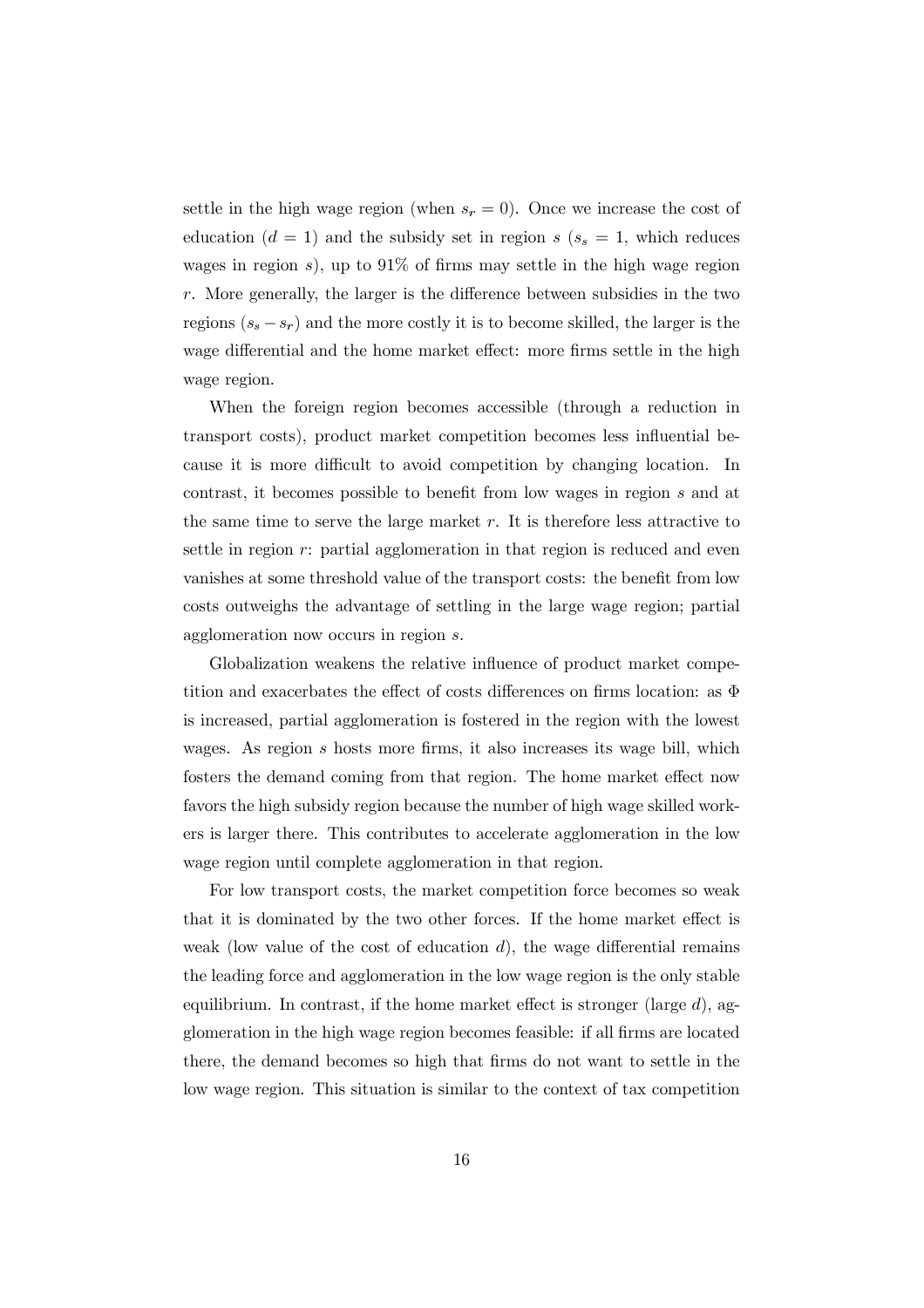analyzed by Ludema and Wooton (2000) and by Kind, Midelfart Knarvik and Schielderup  $(2000)$ : they show that there may be agglomeration in a region with higher taxes because firms earn higher profits when they are located near a large agglomeration of firms. Since their only alternative is to settle in a region without a concentration of firms, the core region may extract some of the agglomeration rent through higher taxes without losing firms (see also Baldwin et al., 2003). In our context, taxes are replaced with subsidies to education. If there is agglomeration of firms in the core, the core region can extract some of the agglomeration rent through higher wages (via lower subsidies). However when the transport cost vanishes ( $\Phi$  close to 1), the home market effect also disappears because it is possible for all firms to serve both markets at no extra cost. Therefore, firms agglomerate in the low wage (high subsidy) region.

In line with the literature, these results confirm that globalization induces more agglomeration; as a complement to the literature, agglomeration increases smoothly in our setting, which is more realistic than the sudden jumps emphasized in most existing models. In contrast to the literature, for a given set of parameters, we do not have interior equilibria coexisting with complete agglomeration.

#### 3.3 Optimal subsidies

In this section we examine the incentives of a regional government to use education subsidies in order to increase regional welfare. Unfortunately there does not exist a simple measure of welfare with the CES utility function when agents receive different earnings. In particular, the utilitarian approach is difficult to justify because skilled workers, unskilled workers and capital owners have different incomes, hence a different marginal utility for the numeraire (see Ottaviano, Tabuchi and Thisse, 2002, and Charlot et al., 2003). Therefore we limit the analysis to the identification of several incentives to use subsidies.

We do not examine here the case in which full agglomeration emerges as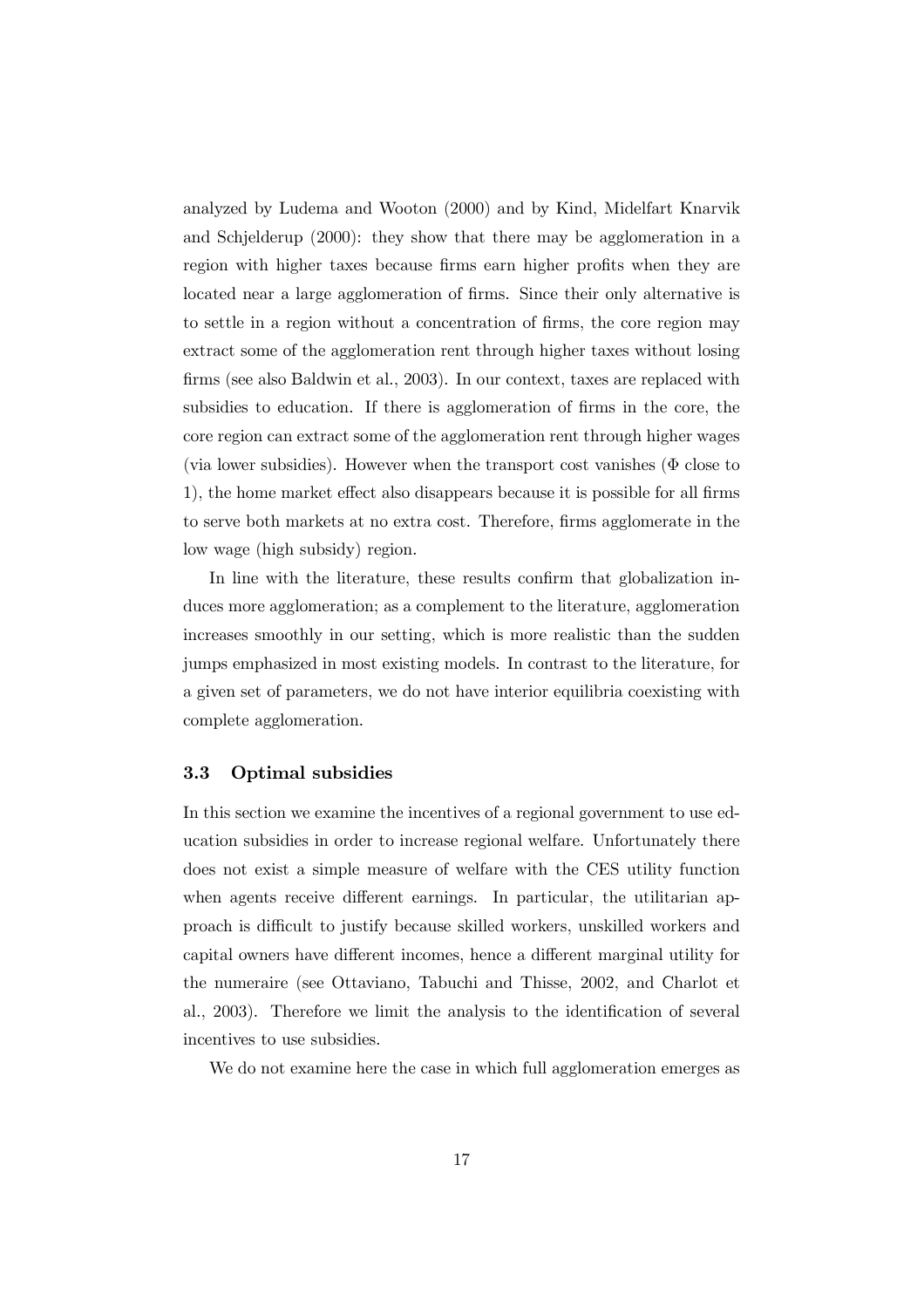an equilibrium<sup>4</sup>; we rather restrict ourselves to partially asymmetric equilib $ria<sup>5</sup>$ . Doing so, we are able to examine the impact of subsidies when changes of firms' location is not catastrophic.

A change in the subsidy set by region  $r$  has three effects. A direct impact on nominal earnings, another on the price level, and an indirect impact on these two variables through variations in the firms' location. The direct effect of subsidies on the price level is straightforward: they reduce the costs, and by this way the price set by each firm and the general price level. Hence, through this effect, subsidies increase welfare. Simulations suggests that is effect is limited. By contrast, the direct effect through earnings is stronger. An increase in subsidies in region  $r$  has three effects on earnings. First, it reduces wages in that region but leaves net revenues of skilled workers unchanged  $(w_r + s_r = 1 + d)$ . Second, it raises the taxes necessary to finance subsidies, which reduces nominal earnings. Third, it decreases the costs, which increases profits and thus earnings. Simulations show that the net effect of an increase in subsidies is to decrease nominal earnings, which worsens welfare.

The two preceding direct effects are standard to any model using a CES utility. The novelty in this paper is the analysis of firms' location in such a model. How does the partition of firms between both regions affect welfare? Everything else equal, an increase in the number of firms in region  $r$  raises the earnings and reduces the price level in that region: more high wage skilled workers are employed in that region and more goods are produced locally and do not have to be imported from the other region. An increase in  $n_r$  is therefore good for welfare.

Let us now examine to what extent an increase in the subsidy in region r affects firms' location,  $n_r$ . An increase in the subsidy in region r reduces wages in that region. We have seen that for prohibitive transport costs, firms are attracted towards the region with larger wages (larger demand). Hence, regional government should decrease subsidies when transport costs

 $4$ See Ludema and Wooton (2000) for this kind of analysis in a tax competition framework.

<sup>&</sup>lt;sup>5</sup>Thus,  $\Phi$  must be small enough to prevent full agglomeration.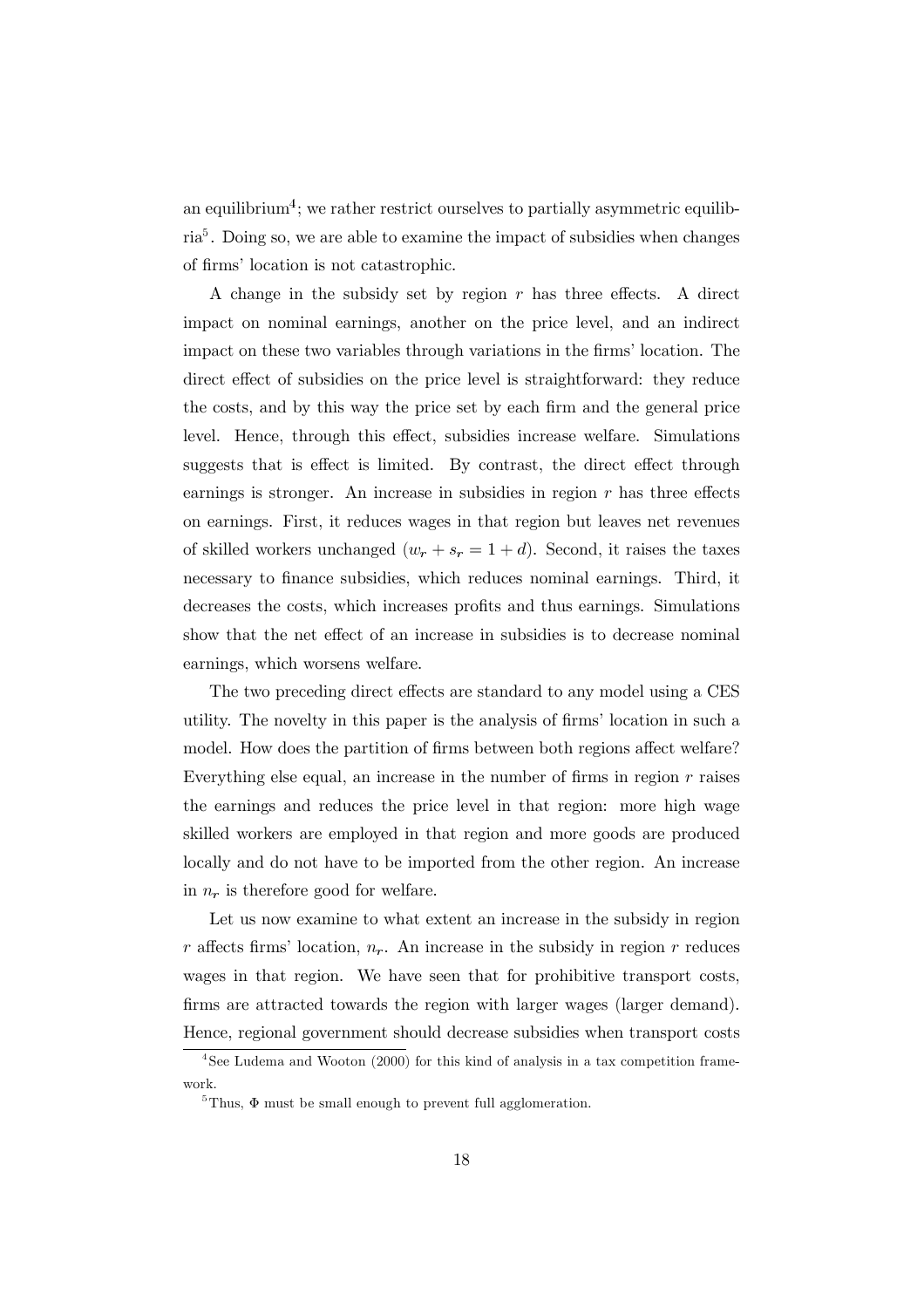are prohibitive. However simulations suggest that this effect is weak and limited to a small domain of  $\Phi$ . This is represented by the dot-dot-dash curve in Figure 3.



Figure 3: share of firms in region r as a function of  $s_r$ , when  $\Phi = 0$ (dot-dot-dash),  $\Phi = 0.3$  (dot-dash),  $\Phi = 0.5$  (plain) and  $\Phi = 0.6$  (dash). Parameters are  $\sigma = 5$ ,  $\mu = .7$ ,  $d = .1$ ,  $s_s = .01$ .

This figure is drawn for a subsidy in region  $s$  set to 0.01 and under the assumption that the regional government in  $r$  sets a lower subsidy. It is clear from the figure that firms' location does not strongly respond to subsidies in that case. For larger transport costs, firms are attracted towards the region where wages are the lowest. There is thus an incentive to use subsidies to reduce wages. This is represented by the other curves in the figure: an increase in the subsidy in region  $r$  raises the share of firms in that region, until both subsidies are equalized and both regions host fifty percent of firms (when  $s_r = s_s = .01$ ). If one only takes this effect into account, one can conclude that there is a risk of a "subsidy competition": both regions raise subsidies to attract the firms that are located in the other region. The incentive to use subsidies raises with globalization: the figure shows that the smaller are transport costs, the stronger is the re-allocation of firms following a change in subsidies. Therefore, we can expect that globalization (a reduction in the transport cost) exacerbates the incentive to use subsidies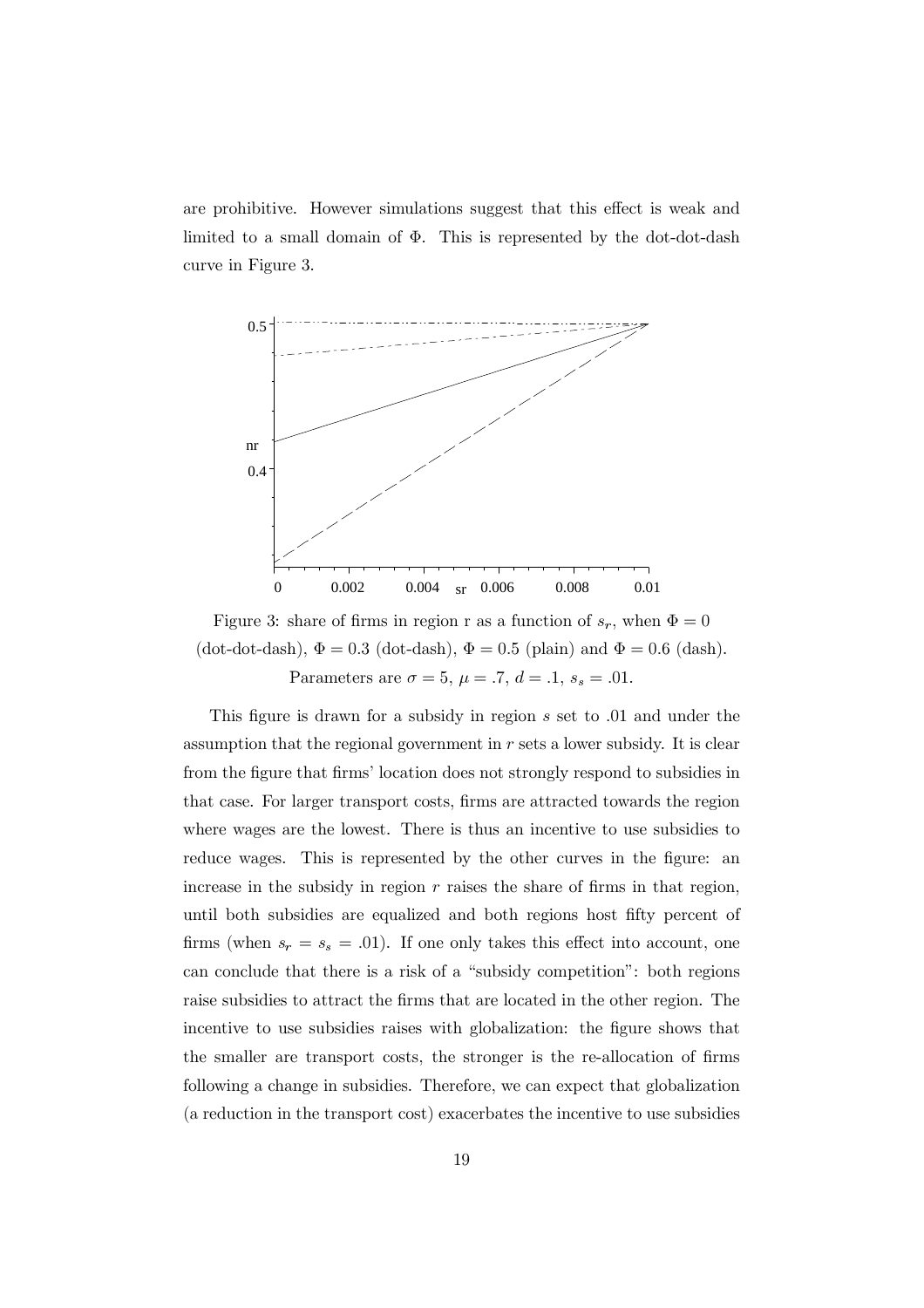to attract firms and increase the local welfare. The room for a "subsidy" competition" is stronger when transport costs are lower. This effect was observed for all of the numerous simulations we made.

#### Conclusions  $\boldsymbol{4}$

This paper develops an analytically solvable model of the new economic geography that exhibits a core-periphery structure. Workers who invest in education earn larger wages than workers who remain unskilled. Firms want to locate their production in regions where the demand for their product is large in order to save on transport costs. The size of the demand in a region depends on the numbers of workers who have invested in education and earn large wages relative to the number of workers who remain unskilled and earn low wages. Hence firms want to settle at the proximity of highwage skilled workers. In addition, workers are eager to invest in education when more firms ask for skilled workers in their own region. Therefore, if firms relocate in a region, more workers from that region are induced to become skilled. In turn, this raises the demand in that region and reinforce the movement of firms to that region. This circular causality implies that for low transport costs, firms agglomerate in a core region. In contrast they partially agglomerate in one region for intermediate and high transport costs. The region that benefits from this partial agglomeration is the low subsidy region when transport costs are prohibitive, whereas it is the high subsidy region when transport costs are intermediate.

The incentive to use education subsidies to attract firms in a region therefore highly depends on the level of transport costs. Globalization, measured as a reduction in transport costs, increases this incentive and may well create a "subsidy competition" in which local governments compete to promote skill acquisition in their own region.

Interestingly, the model allows to derive an explicit closed-form solution, even when agglomeration is partial. This analytical tractability could therefore prove useful to analyze other policy implications of a economic geography models.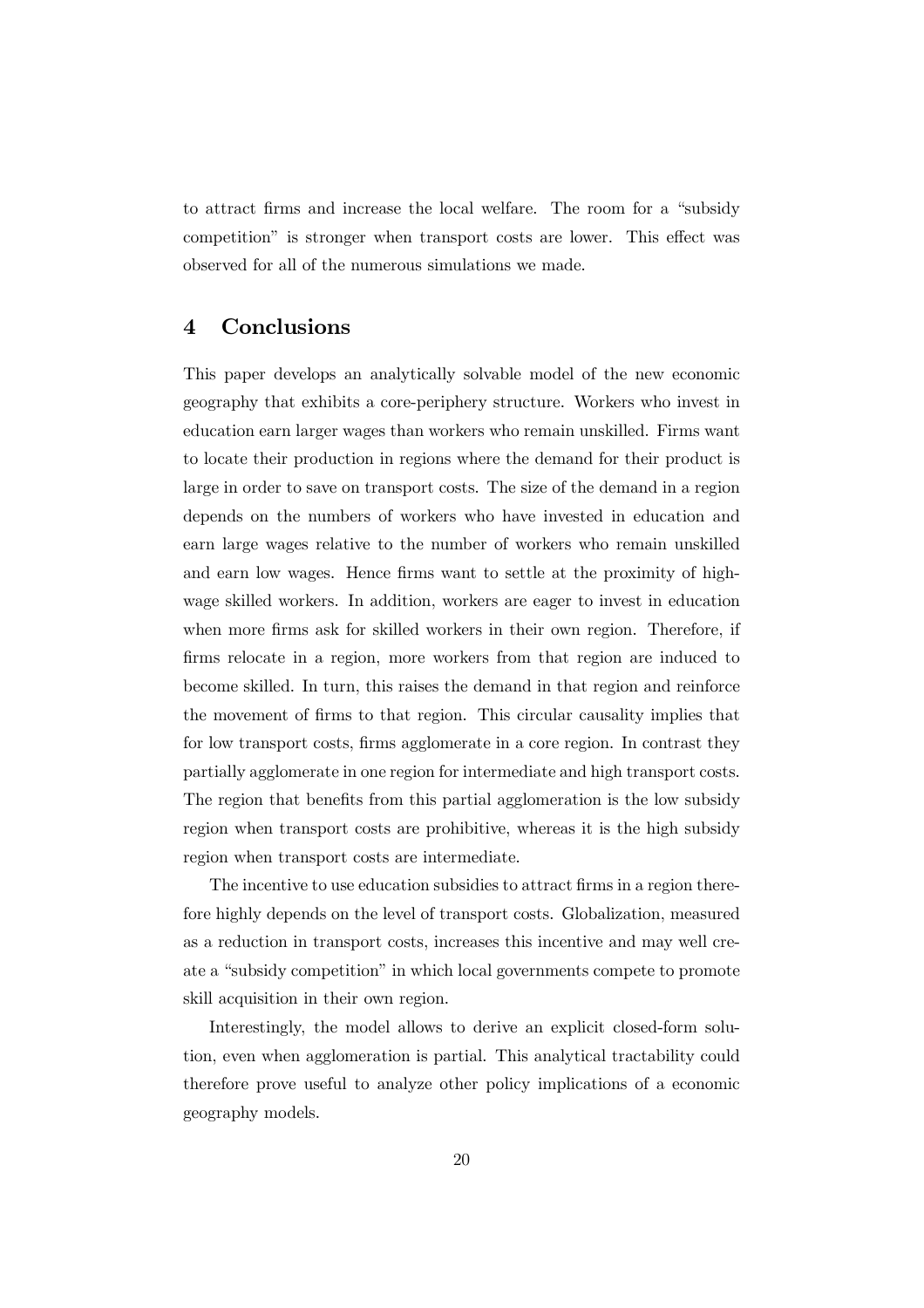#### $\overline{5}$ **References**

F. Andersson and R. Forslid (2003), Tax Competition and Economic Geography, Journal of Public Economic Theory 5, 279-304.

R. Baldwin, R. Forslid, Ph. Martin, G. Ottaviano and F. Robert-Nicoud (2003), "Economic Geography and Public Policy", Princeton University Press, Princeton, NJ.

R. Baldwin and F. Robert-Nicoud (2000), Free Trade Agreements without delocation, *Canadian Journal of Economics*, 33, 766-786.

S. Bentolila (1997), Sticky Labor in Spanish Regions, European Economic Review, 41, 591-598.

S. Charlot, C. Gaigné, F. Robert-Nicoud and J.-F. Thisse (2003), Agglomeration and Welfare: The Core-Periphery Model in The Light of Bentham, Kaldor and Rawls, Core Discussion Paper 2003/39.

J. Decressin and A. Fatás (1995), Regional Labor Market Dynamics in Europe, European Economic Review, 39, 1627-1655.

A.K. Dixit and J. Stiglitz (1977), Monopolistic Competition and Optimum Product Diversity, American Economic Review, 67, 297-308.

R. Faini, G. Galli, P. Gennari and F. Rossi (1997), An Empirical Puzzle: Falling Migration and Growing Unemployment Differentials among Italian Regions, European Economic Review, 41, 571-579.

M. Fujita, P. Krugman and A. J. Venables (1999), "The Spatial Economy: Cities, Regions and International Trade", MIT Press, Cambridge, MA.

M. Fujita and J.F. Thisse (2002), "Economics of Agglomeration", Cambridge University Press, Cambridge.

H.J. Kind, K. H. Midelfart Knarvik and G. Schjelderup (2000), Competing for Capital in a Lumpy World, *Journal of Public Economics*, **78**, 253-274.

P.R. Krugman (1991), Increasing Returns and Economic Geography, *Journal* of Political Economy, 99, 483-499.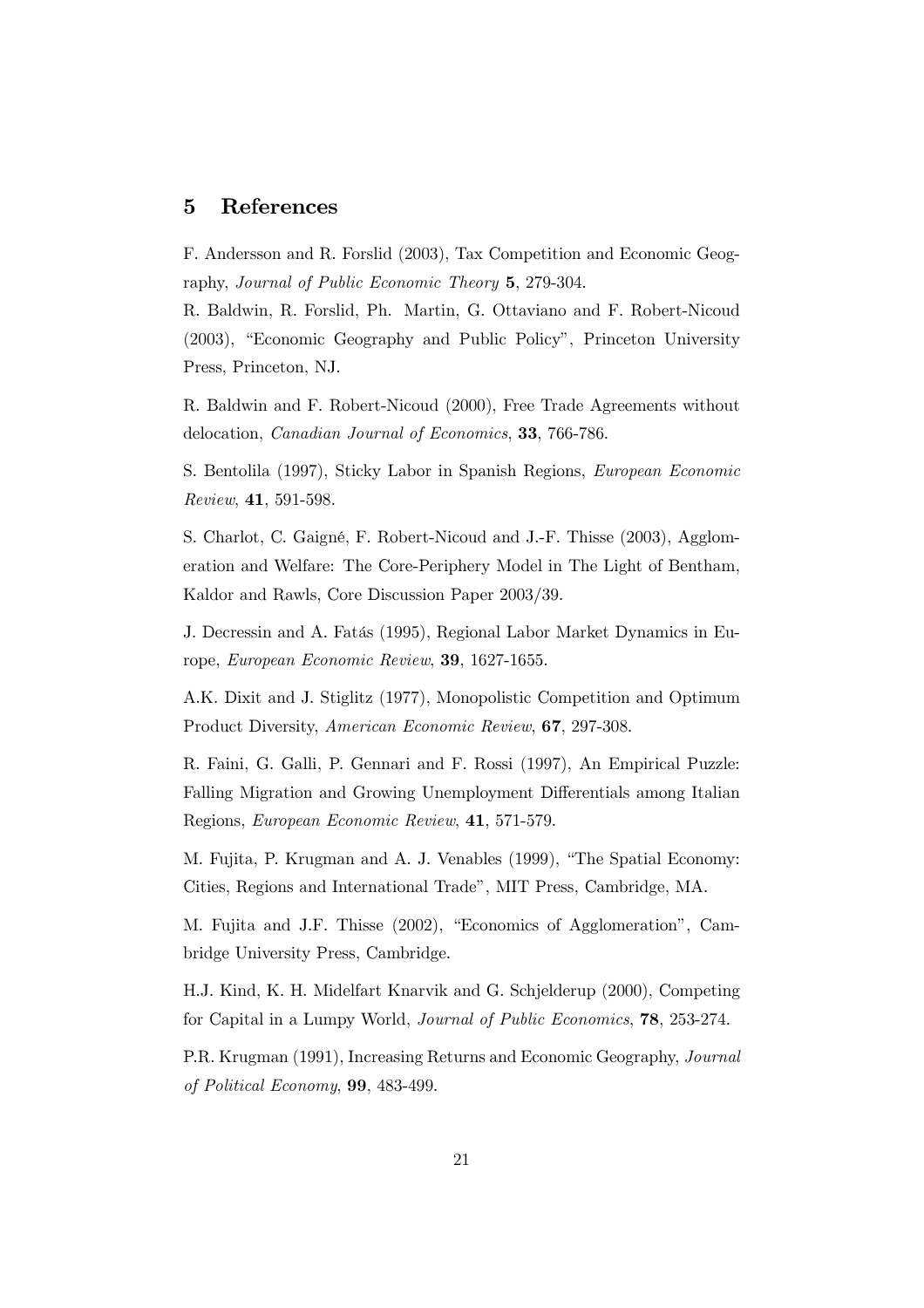P.R. Krugman and A. J. Venables (1995), Globalization and The Inequality of Nations, *Quarterly Journal of Economics*, 110, 857-880.

R. D. Ludema and I. Wooton (2000), Economic Geography and The Fiscal Effects of Regional Integration, Journal of International Economics, 52, 331-357.

P. Martin and C.A. Rogers (1995), Industrial Location and Public Infrastructure, Journal of International Economy, 39, 335-351.

J.P. Neary (2001), Of Hype and Hyperbolas: Introducing The New Economic Geography, Journal of Economic Literature, 39, 536-561.

G.I.P. Ottaviano, and J.-F. Thisse (2003), Agglomeration and Economic Geography, CEPR Discussion Paper 3838.

G.I.P. Ottaviano, T. Tabuchi and J.-F. Thisse (2002), Agglomeration and Trade Revisited', International Economic Review, 43, 409-435.

P.M. Picard, J.F. Thisse and E. Toulemonde (2002), Economic Geography and the Distribution of Profits, CEPR Discussion Paper 3385.

P.M. Picard, and E. Toulemonde (2002), Firms Agglomeration and Unions, CEPR Discussion Paper 3323.

D. Puga (1999), The Rise and Fall of Regional Inequalities, *European Eco*nomic Review, 43, 303-334.

F. Trionfetti (2001). Public Procurement, Market Integration, and Income Inequalities, *Review of International Economics*, 9, 29-41.

A.J. Venables (1996), "Equilibrium Locations of Vertically Linked Industries", International Economic Review, 37, 341-359.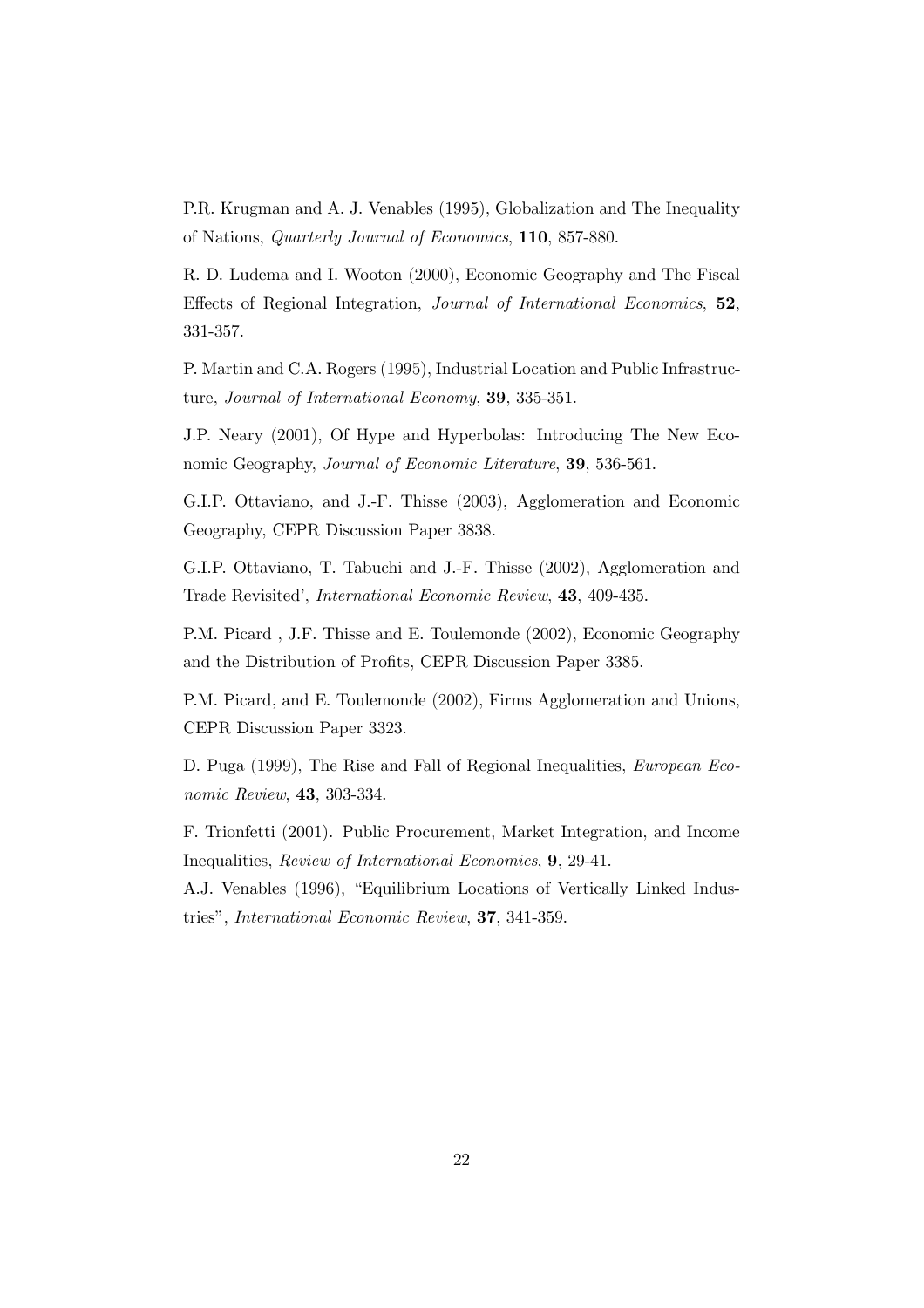#### $\boldsymbol{6}$ Appendix

**Determination of**  $Y_r$ ,  $Y_s$ ,  $q_r$  and  $q_s$ . In each region total profits are equal to the value of production minus labor and fixed costs,  $n_r \pi_r = n_r (p_r - w_r) q_r$  $n_r f$ . Hence,

$$
Y_r = \bar{L} + L_r (d - s_r) + \frac{\Pi}{2} = \bar{L} - \frac{Nf}{2} + (d - s_r) n_r q_r + \frac{1 + d - s_r}{\sigma - 1} \frac{n_r q_r + n_s q_s D^{-1}}{2}
$$
  

$$
Y_s = \bar{L} + L_s (d - s_s) + \frac{\Pi}{2} = \bar{L} - \frac{Nf}{2} + (d - s_s) n_s q_s + \frac{1 + d - s_r}{\sigma - 1} \frac{n_r q_r + n_s q_s D^{-1}}{2}
$$

Earnings  $(Y_r$  and  $Y_s$ ) are function of output  $(q_r$  and  $q_s)$ . Using (5), (7) and  $(8)$ , we find other relations between output and earnings:

$$
q_r = \frac{\mu}{1+d-s_r} \frac{\sigma-1}{\sigma} \left( \frac{Y_r}{n_r + n_s \Phi D^{\sigma-1}} + \frac{Y_s}{n_s + n_r \Phi D^{1-\sigma}} \Phi D^{1-\sigma} \right)
$$
  

$$
q_s = \frac{\mu}{1+d-s_s} \frac{\sigma-1}{\sigma} \left( \frac{Y_s}{n_s + n_r \Phi D^{1-\sigma}} + \frac{Y_r}{n_r + n_s \Phi D^{\sigma-1}} \Phi D^{\sigma-1} \right)
$$

Solving the four expressions with four unknowns allows to get  $q_r$ ,  $q_s$ ,  $Y_r$ and  $Y_s$ :

$$
q_r = \mu Z_r K_A \left[ \sigma D^{\sigma} \left( \Phi D^{1-\sigma} A_r + A_s \right) - \mu Z_r D^{\sigma+1} n_s \left( d - s_s \right) \left( 1 - \Phi^2 \right) \right]
$$
  
\n
$$
q_s = \mu Z_r K_A \left[ \sigma D^{\sigma+1} \left( \Phi D^{\sigma-1} A_s + A_r \right) - \mu Z_r D^{\sigma+1} n_r \left( d - s_r \right) \left( 1 - \Phi^2 \right) \right]
$$
  
\n
$$
Y_r = \sigma A_r K_A \left\{ \mu Z_r \left[ \Phi D n_r \left( d - s_r \right) - D^{\sigma+1} n_s \left( d - s_s \right) \right] + \sigma A_s D^{\sigma} \right\}
$$
  
\n
$$
Y_s = \sigma A_s K_A \left\{ \mu Z_r \left[ \Phi D^{2\sigma} n_s \left( d - s_s \right) - D^{\sigma} n_r \left( d - s_r \right) \right] + \sigma A_r D^{\sigma} \right\}
$$

where

$$
Z_r \equiv \frac{\sigma - 1}{1 + d - s_r}, A_r \equiv n_r + n_s \Phi D^{\sigma - 1}, A_s \equiv n_s + n_r \Phi D^{1 - \sigma}
$$

and

$$
K_A \equiv \frac{D^{-\sigma}(2\bar{L}-Nf)}{2\sigma(\sigma-\mu)A_sA_r - 2\mu\sigma Z_r[(d-s_r)n_rA_s + (d-s_s)Dn_sA_r] + \mu^2 Z_r n_s n_r(1-\Phi^2)[2DZ_r(d-s_s)(d-s_r) + D(d-s_s) + (d-s_r)]}
$$

It can be shown that  $\mathcal{K}_A$  is positive. The proof is tedious and available from the author.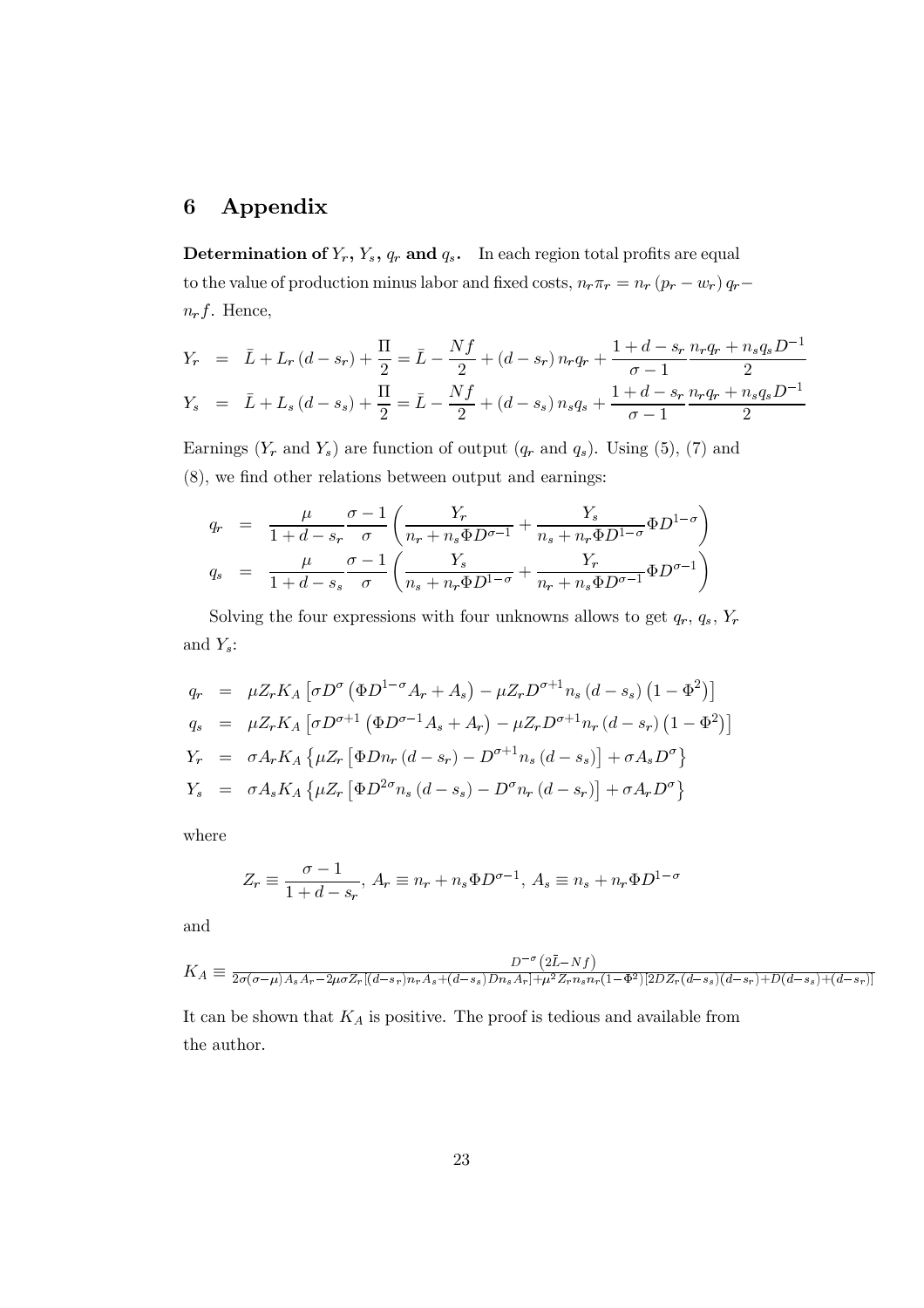**Different regions** Without loss of generality, we assume that  $s_s > s_r$ , which implies that wages are larger in region r and  $D > 1$ . Using the values of  $q_r$  and  $q_s$  from the preceding appendix, we can write the profit as

$$
\pi_r - \pi_s = \mu K_A D^{\sigma} *
$$
  

$$
\left\{ \sigma \left[ A_s \left( 1 - D^{\sigma - 1} \Phi \right) - \left( 1 - D^{1 - \sigma} \Phi \right) A_r \right] - \mu Z_r \left( 1 - \Phi^2 \right) \left[ D n_s \left( d - s_s \right) - n_r \left( d - s_r \right) \right] \right\}
$$

Using the definitions of  $A_r$ ,  $A_s$  and  $n_s = N - n_r$ , we have

$$
\pi_r - \pi_s = \mu K_A D^{\sigma} \left( -\text{Den} * n_r + \text{Num} \right)
$$

where

Den = 
$$
\{2\sigma + \mu Z_r [D(d - s_s) + (d - s_r)]\} \Phi^2
$$
  
\n $-2\sigma D^{\sigma-1} [1 + D^{2(1-\sigma)}] \Phi + 2\sigma - \mu Z_r [D(d - s_s) + (d - s_r)]$   
\nNum =  $N \{ [\sigma + \mu Z_r D(d - s_s)] \Phi^2 - 2\sigma D^{\sigma-1} \Phi + \sigma - \mu Z_r D(d - s_s) \}$ 

For an interior equilibrium,  $\pi_r - \pi_s = 0$ , which requires  $n_r^* = Num/Den$ . We first prove that the numerator only has one and only one root in  $\Phi$ on the relevant domain  $\Phi \in [0,1]$ . We then prove the same result for the denominator and we combine both results to analyze the fraction  $n_r^*$ .

#### The numerator

• The numerator is a square expression of  $\Phi$ ; it has two roots in  $\Phi$ :

$$
\Phi = \frac{D^{\sigma - 1} \sigma \pm \sqrt{\sigma^2 \left[ D^{2(\sigma - 1)} - 1 \right] + \mu^2 Z_r^2 D^2 (d - s_s)^2}}{\sigma + \mu Z_r D (d - s_s)}
$$

- $\bullet$  The largest root is larger than 1 because the first term in the numerator is larger than the first term in the denominator  $(D^{\sigma-1}\sigma > \sigma)$  and the second term in the numerator is larger than the second term in the denominator  $(\sqrt{\sigma^2 [D^{2(\sigma-1)} - 1] + \mu^2 Z_r^2 D^2 (d - s_s)^2} > \mu Z_r D(d - s_s)).$ The largest root is therefore outside the domain of  $\Phi$ .
- The smallest root is positive because the square of the first term in the numerator minus the expression under the square root is positive.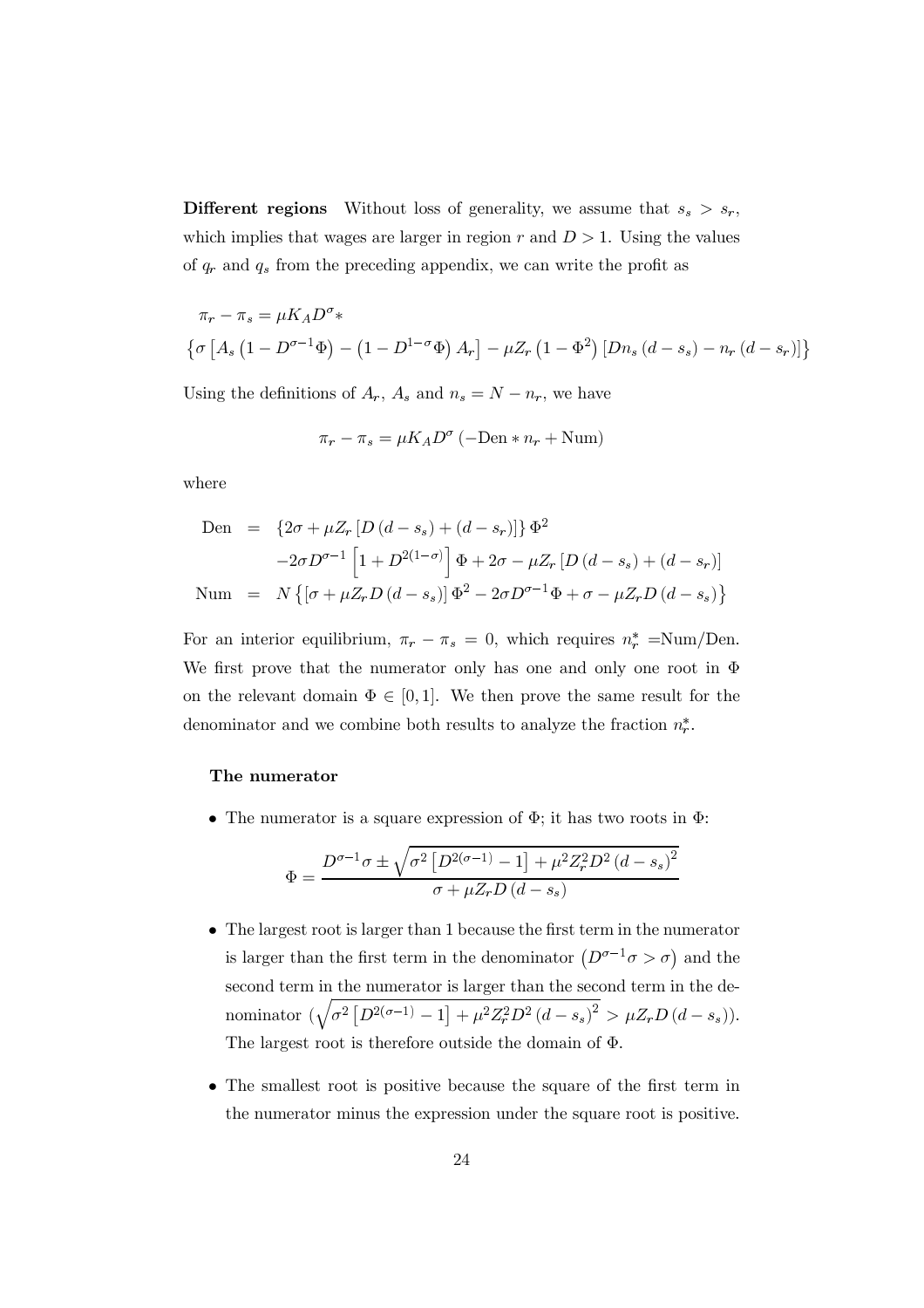Indeed, using the definitions of  $Z_r$  and D, we get

$$
D^{2(\sigma-1)}\sigma^2 - \sigma^2 \left[ D^{2(\sigma-1)} - 1 \right] - \mu^2 \left( \frac{\sigma - 1}{1 + d - s_s} \right)^2 (d - s_s)^2
$$
  
=  $\sigma^2 - \mu^2 (\sigma - 1)^2 \left( \frac{d - s_s}{1 + d - s_s} \right)^2 > 0$ 

• The smallest root is also smaller than 1. Indeed, rearranging, it is readily checked that this root is smaller than 1 if and only if

$$
\sigma (D^{\sigma-1} - 1) - \mu Z_r D (d - s_s) < \sqrt{\sigma^2 (D^{2(\sigma-1)} - 1) + \mu^2 Z_r^2 D^2 (d - s_s)^2},
$$
\n
$$
\Leftrightarrow -2\sigma (D^{\sigma-1} - 1) (\sigma + \mu Z_r D (d - s_s)) < 0
$$

which holds because  $D \geq 1$ .

Therefore, the numerator changes its sign at most once on the relevant values of  $\Phi$ . At  $\Phi = 1$ , it is equal to  $-2\sigma N (D^{\sigma-1} - 1) < 0$ . So the numerator is negative for large  $\Phi$  and positive for low  $\Phi$ .

#### The denominator

• The denominator is a square expression of  $\Phi$ ; it has two roots in  $\Phi$ :

$$
\frac{D^{\sigma-1} \sigma \left[1+D^{2(1-\sigma)}\right] \pm \sqrt{D^{2(\sigma-1)} \sigma^2 \left[1+D^{2(1-\sigma)}\right]^2 - 4 \sigma^2 + \mu^2 Z_r^2 [D(d-s_s) + (d-s_r)]^2}}{2 \sigma + \mu Z_r [D(d-s_s) + (d-s_r)]}
$$

 $\bullet$  The largest root is larger than one. To see this, note that the expression under the square root can be written as

$$
\sigma^2 \left\{ D^{2(\sigma-1)} \left[ 1 + D^{2(1-\sigma)} \right]^2 - 4 \right\} + \mu^2 Z_r^2 \left[ D\left( d - s_s \right) + \left( d - s_r \right) \right]^2
$$

First note that under  $D \geq 1$ , the first brackets is positive. Indeed, it is positive if and only if  $D^{\sigma-1}[1+D^{2(1-\sigma)}]-2>0$ , which always holds under  $D \geq 1$ . Hence, the expression under the square root of  $\Phi$  is at least equal to  $\mu^2 Z_r^2 [D(d-s_s) + (d-s_r)]^2$ . Assume that it is equal to that value. Then, the largest root of  $\Phi$  becomes

$$
\Phi = \frac{D^{\sigma-1}\sigma [1 + D^{2(1-\sigma)}] + \mu Z_r [D(d - s_s) + (d - s_r)]}{2\sigma + \mu Z_r [D(d - s_s) + (d - s_r)]}
$$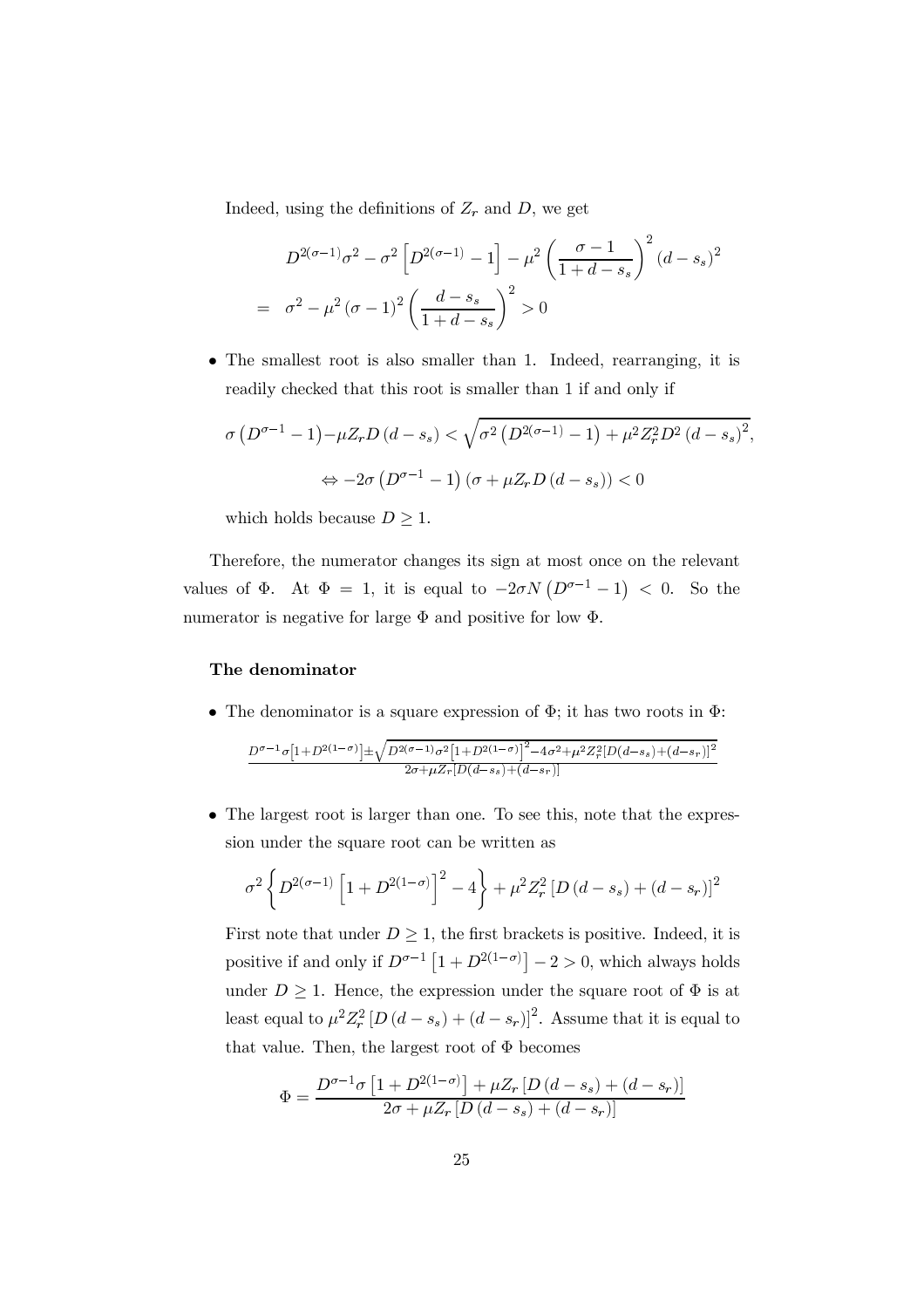Since the first term in the numerator is larger than the first term in the denominator (we have just checked above that  $D^{\sigma-1}(1+D^{2(1-\sigma)})$  –  $(2 > 0)$  and the second term in the numerator is equal to that in the denominator, this root is larger than 1.

• The smallest root takes its largest value for  $\mu = 0$ , which gives

$$
\Phi=\frac{D^{\sigma-1}\left[1+D^{2(1-\sigma)}\right]-\sqrt{D^{2(\sigma-1)}\left[1+D^{2(1-\sigma)}\right]^2-4}}{2}
$$

It is readily checked that this expression is smaller than one if and only if  $D^{\sigma-1}[1+D^{2(1-\sigma)}]-2>0$ , which always holds under  $D\geq 1$ (see above). Hence, the smallest root is always smaller than 1.

• Now we prove that the smallest root is always positive. To do that, it suffices to prove that the last two terms under the square root are negative (the first term under the square root is the square of the term outside the square root). These two terms are negative if and only if  $-2\sigma + \mu Z_r [D(d-s_s) + (d-s_r)] < 0$ . Using the definitions of  $Z_r$  and  $D$ , this amounts to

$$
(\sigma - 1)\,\mu\left(\frac{d - s_s}{1 + d - s_s} + \frac{d - s_r}{1 + d - s_r}\right) - 2\sigma < 0\tag{9}
$$

Since  $(d - s_r)/(1 + d - s_r) < 1$  and  $(d - s_s)/(1 + d - s_s) < 1$ , this expression is at most equal to  $2(\sigma - 1)\mu - 2\sigma$  which is always negative.

Therefore, the denominator changes its sign once on the relevant values of  $\Phi$ . At  $\Phi = 1$ , it is equal to  $2\sigma \{2 - D^{\sigma-1} | 1 + D^{2(1-\sigma)} | \} < 0$ . So the denominator is negative for large  $\Phi$  and positive for low  $\Phi$ .

**The fraction**  $n_r^*$  It was not possible to prove analytically that the root of the denominator is always larger than the root of the numerator. However, all of the numerous numerical simulations that were done show that this property holds.

At  $\Phi = 0$ ,  $n_r^*$  is positive and larger than  $N/2$ **Proof.** At  $\Phi = 0$ ,

$$
n_r^* = \frac{N}{2} \frac{2\sigma - 2\mu Z_r D(d - s_s)}{2\sigma - \mu Z_r [D(d - s_s) + (d - s_r)]}
$$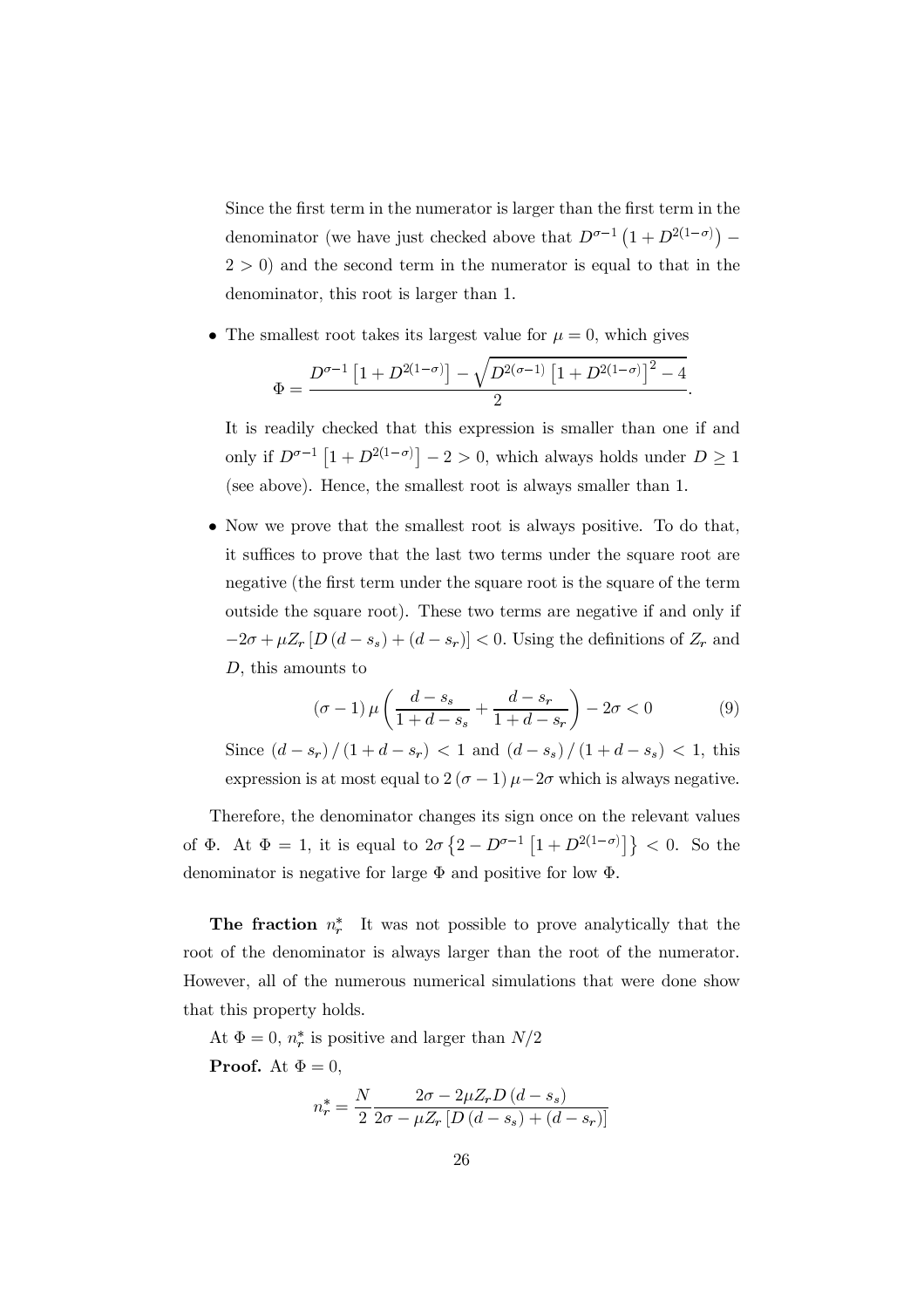The numerator is larger than the denominator because  $2\mu Z_r D(d-s_s)$  <  $\mu Z_r \left[ D \left( d - s_s \right) + \left( d - s_r \right) \right]$  if and only if  $D \left( d - s_s \right) < \left( d - s_r \right)$  which always holds under  $s_r < s_s$ . For  $n_r$  to be positive, it is necessary that the denominator be positive. Using the definitions of  $Z_r$  and D, it is readily checked that the denominator is positive if and only if (9) holds, which is always correct.  $\blacksquare$